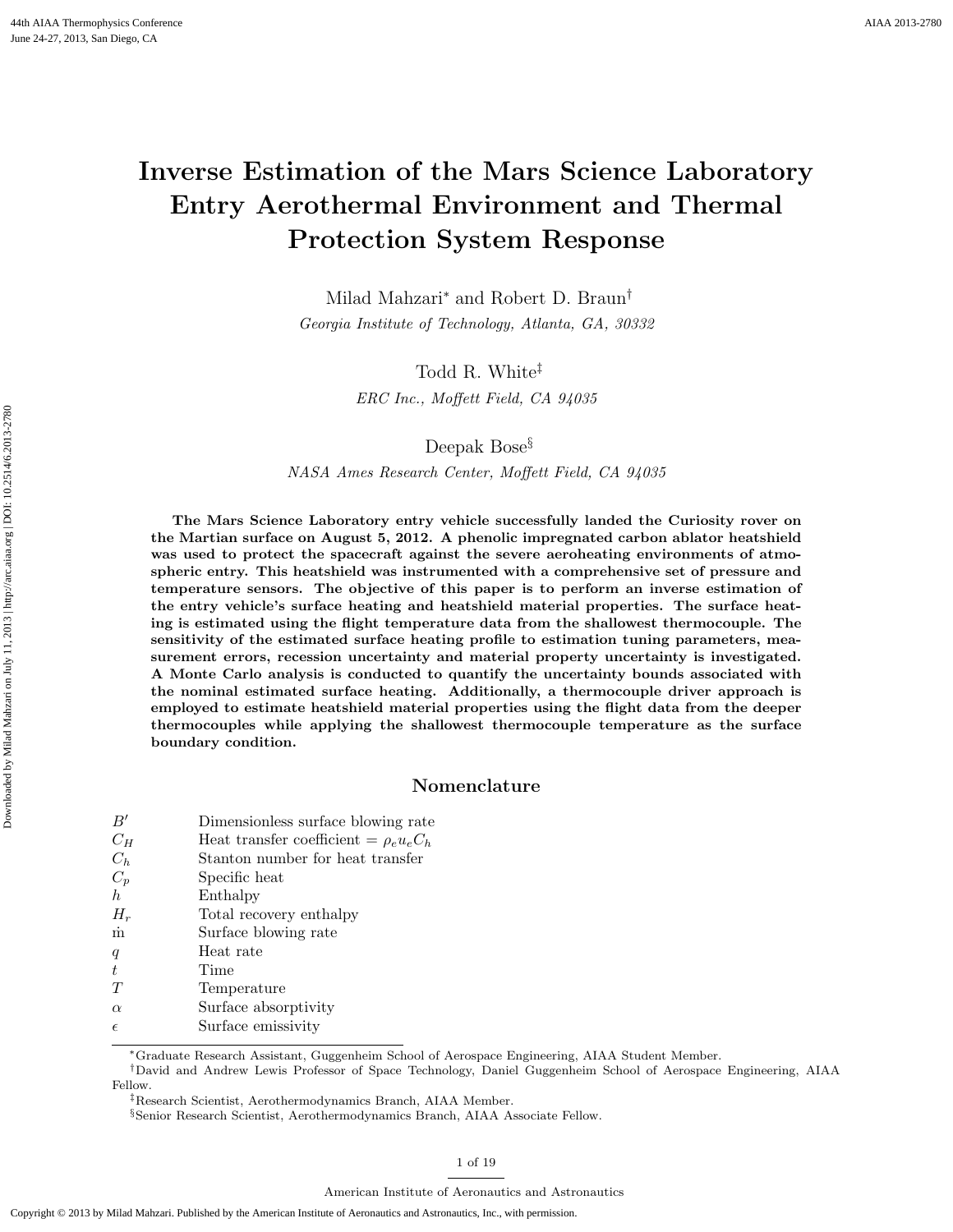| к | Thermal conductivity |
|---|----------------------|
|   |                      |

- $\rho$  Density
- $\sigma$  Stefan-Boltzmann constant, standard deviation

Subscript and superscripts

| $\epsilon$       | Char                |
|------------------|---------------------|
| cond             | Conduction          |
| $\epsilon$       | Boundary layer edge |
| $\boldsymbol{q}$ | Pyrolysis gas       |
| rad              | Radiative           |
| $\boldsymbol{s}$ | Surface             |
| $\eta$           | Virgin              |
| $\overline{w}$   | Wall                |
|                  | Freestream          |

# I. Introduction

A BLATIVE materials are commonly used to protect atmospheric entry vehicles from the severe aerothermal environment they experience during the entry's hypersonic regime. There are significant uncertainties blative materials are commonly used to protect atmospheric entry vehicles from the severe aerothermal associated with the computational models used to predict an entry vehicle's surface heating in the Martian atmosphere and ablative materials thermal response.<sup>1</sup> These uncertainties have a significant effect on the Thermal Protection System (TPS) material selection and total mass, and therefore limit our ability to design more capable and robust Entry, Descent and Landing (EDL) systems. Flight data help with the quantification and possible reduction of design uncertainties. Mars Viking landers and Mars Pathfinder were the only Mars missions that were equipped with instruments that returned heatshield data during their atmospheric entries. A few studies have been performed to analyze the data returned by these missions; however, due to the limited nature of these datasets it is difficult to make any general conclusions about Mars entry aerothermal modeling based on the data from these missions. $2^{-6}$ 

The Mars Science Laboratory successfully landed the Curiosity rover on the Martian surface on August 5, 2012. The MSL aeroshell was a 4.5-meter diameter spherically-blunted 70-degree half-angle cone with a triconic afterbody.<sup>7</sup> MSL's forebody heatshield was made of an ablative material called Phenolic Impregnated Carbon Ablators (PICA).<sup>8</sup> During the design phase, major uncertainties existed in the MSL's aerothermal environment due to the prediction of Boundary Layer Transition (BLT) early-on in the trajectory.<sup>9</sup> This resulted in the application of conservative assumptions for the design aerothermal environments including fully turbulent flow, supercatalytic wall and roughness heating augmentation. Based on these analyses and mission mass allocations, a uniform PICA thickness of  $1.25$  inch was used.<sup>10, 11</sup> In order to improve the state-of-the-art aerothermal modeling tools, the MSL heatshield was instrumented with a comprehensive set of pressure and temperature sensors called MSL Entry, Descent and Landing Instrumentation (MEDLI).<sup>12</sup> The aeroheating subsystem, called MEDLI Integrated Sensor Plug (MISP), provided subsurface temperature measurements of MSL's PICA heatshield at different locations and depths. The MEDLI dataset provided the first non-Earth entry aeroheating data since the Pathfinder mission, and more EDL data than all of the previous Mars missions combined.

In previous studies, the authors performed a preliminary post-flight analysis of the MSL's aerothermal environment and TPS performance.<sup>13–15</sup> Those studies included the presentation of the flight data, direct comparison of temperature data and thermal response model predictions, preliminary inverse estimation of surface heating and discussion of observed BLT from flight data. The current work advances the previous study by providing updated surface heating and material property estimations in addition to performing uncertainty and sensitivity analyses. Section II describes the MISP instrumentation and flight data. Section III presents the estimated surface heating profiles and provides sensitivity and Monte Carlo analyses to quantify the uncertainty associated with the estimated heating. Section IV discusses material property estimation using a thermocouple (TC) driver approach. This paper will focus on the inverse analysis of the flight data. References 16–18 discuss the forward comparison approach and ground testing efforts related to MISP instrument and PICA material properties.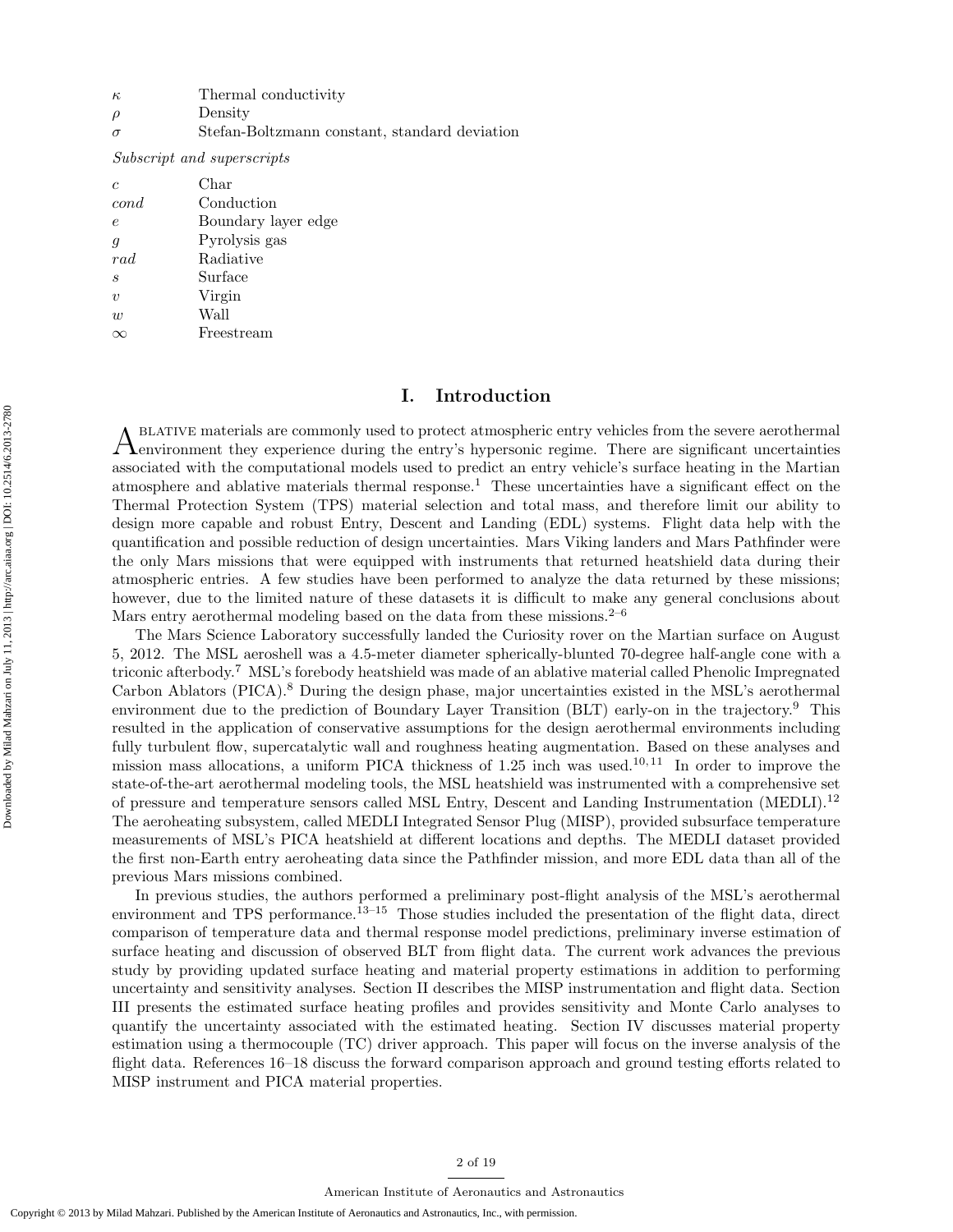## II. MISP Instrumentation

MEDLI consists of seven pressure ports and seven PICA plugs at different locations on the MSL heatshield. The suite consists of three subsystems: MISP temperature/isotherm sensors, Mars Entry Atmospheric Data System (MEADS) pressure sensors, and Sensor Support Electronics (SSE). MISP sensors are installed into PICA plugs that are flush-mounted to the flight heatshield. The MISP plugs (Fig. 1a, T labels) are strategically placed to cover a broad range of heat rate environments, while the MEADS locations (Fig. 1a, P labels) are concentrated in the higher pressure and lower heat rate region near the stagnation point and the nose region.



Figure 1. Location of MEDLI sensors on MSL heatshield and schematic of MISP plug.<sup>19</sup>

Each MISP plug is 33 mm in diameter with a total depth of 29 mm, and contains four type-K U-shaped thermocouples. A schematic of a MISP plug is shown in Fig. 1b. The thermocouples are at nominal design depths of 2.54, 5.08, 11.43, and 17.78 mm (0.10, 0.20, 0.45, 0.70 inch) from the surface of the plug (see reference 13 for X-ray measured actual depths of each thermocouple). The top two thermocouples were intended primarily for aerothermodynamic reconstruction and are sampled at 8 Hz, while the two deeper thermocouples were primarily intended for material property reconstruction and are sampled at 1 or 2 Hz depending on the location. Data from TC3 and TC4 thermocouples in plugs 5 and 7 are not recorded because of data channel limitations. Each MISP plug also contains an isotherm sensor called Hollow aErothermal Ablation and Temperature  $(HEAT)$ .<sup>20, 21</sup> HEAT is an improved version of a similar sensor that was used for the Galileo entry probe to determine surface recession.<sup>22</sup> However, at the lower heat rates experienced during Martian entry, it is not expected to provide any information on recession. The sensor elements are conductive, so as the char layer-virgin material interface advances, these elements become shorter and the voltage output decreases. The HEAT sensor voltage measurements can be correlated with the sensor length which can then be correlated with char depth. The HEAT sensor is sampled at  $8$  Hz.

The MEDLI data were recorded and stored successfully during the atmospheric entry. A limited part of the data was transmitted in real-time and the full dataset was received from the rover within a week after landing. The thermocouples behaved as expected and the data contained a low amount of noise. The HEAT sensor however did not behave as expected and the recorded transient data were very noisy. For this reason, the analysis of HEAT data is not pursued in this work. The flight data are not shown in this paper for the sake of brevity and the readers are suggested to consult references 13, 14 and 15 for the presentation of the flight data and discussions of direct observations from the thermocouple temperature profiles. The current study will focus on the inverse analysis of the data. In this paper, time zero is assumed to be the entry interface time corresponding to a spacecraft time (SCLK) of 397501714.953125 seconds.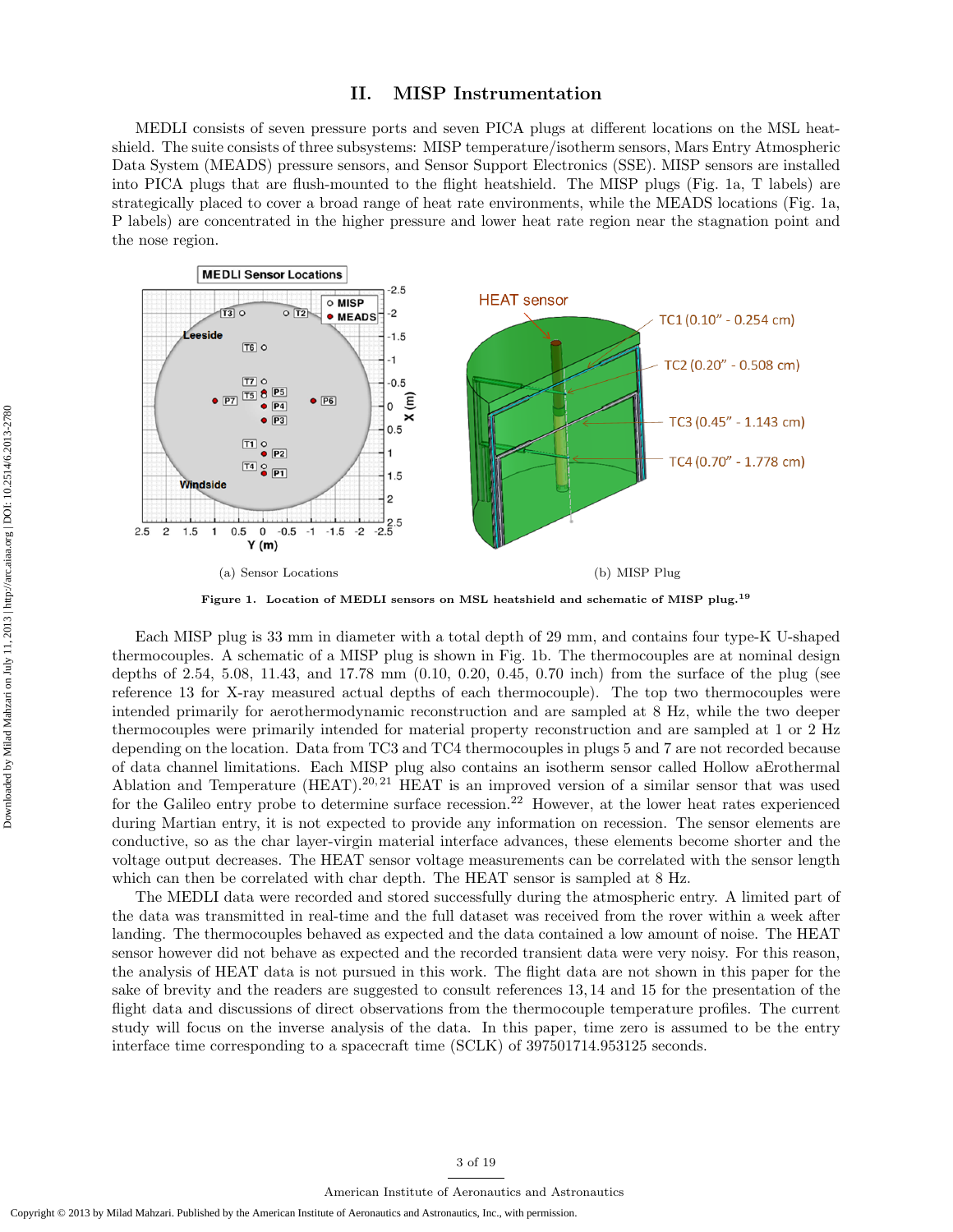# III. Surface Heating Estimation

Aerothermal heating and ablative material response are naturally coupled physical phenomena; however, they are often treated in an uncoupled fashion for design. Computational Fluid Dynamics (CFD) tools are used to predict the aerothermal heating of an entry vehicle based on time-varying trajectory information such as velocity, atmospheric density, angle of attack and sideslip angle. Langley Aerothermodynamic Upwind Relaxation Algorithm  $(LAURA)^{23}$  and Data Parallel Line Relaxation  $(DPLR)^{24}$  are the state-ofthe-art NASA codes that were used for the calculation of MSL surface heating. These CFD tools predict the aerothermal environment by typically assuming a radiative equilibrium wall and certain wall catalycity and turbulence models. TPS material response including ablation, pyrolysis and heat conduction into the material are often neglected at this analysis stage. Surface boundary conditions are derived from CFD solutions and are then used as inputs to heatshield ablation and thermal response tools. Fully Implicit Ablation and Thermal response  $(FIAT)^{25}$  program is the standard NASA code used today for ablative material thermal response modeling. FIAT simulates 1-D heat conduction, material decomposition and pyrolysis gas generation and surface ablation using equilibrium chemistry models. In this study, FIAT will be used to simulate heatshield material in-depth temperature response and syrface energy balance.

MISP data include in-depth temperature measurements of the heatshield; therefore, the surface heating cannot be derived directly from the flight data, meaning that the reconstruction of surface heating must be posed as an inverse problem. Inverse heat transfer problems often involve the estimation of a boundary condition such as surface heating or temperature, or the estimation of model parameters such as material thermophysical properties.<sup>26–28</sup> Estimation of time-dependent surface heating belongs to the class of function estimation problems, as they require the identification of many points in time. Inverse methods attempt to estimate the surface heating by minimizing an objective function of the difference between analytical model predictions (FIAT temperature calculations) and measurements (MISP temperature data). A commonly used function for this difference calculation is the sum of squared differences (ordinary least squares).

Two classes of methods are typically used for surface heating estimation: whole-time domain methods and sequential methods. Whole-time domain methods iteratively estimate the entire heating profile using the entire measurement range, while sequential methods estimate the surface heating at a given time using a limited subset of the measurements and proceed sequentially in time. Sequential methods can be more efficient if set up properly; however, whole-time domain methods are typically more stable and can be more easily integrated with FIAT. Therefore in this study, an iterative whole-time domain method called the Gauss-Newton method will be used. It is a modification of Newton's minimization method applicable to nonlinear least squares problems which does not require the knowledge of second derivatives; however, it requires the time-consuming computation of the first-derivative Jacobian matrix. This finite difference computation requires hundreds of FIAT simulations at each iteration.

Inverse problems are mathematically ill-posed, meaning that conditions of solution existence, uniqueness and stability are not guaranteed. These problems can be unstable in the presence of data/model errors or when large numbers of parameters are estimated. This can result in significant oscillations that lead to inaccurate or non-physical estimation results. Regularization techniques can be used in conjunction with the Gauss-Newton minimization scheme to make the problem better posed and more stable. Regularization has a smoothing effect on the parameter estimates. Andrey Tikhonov devised a procedure for the regularization of ill-posed problems.<sup>29</sup> His technique involves the addition of a penalty function to the ordinary least-squares objective function to alleviate oscillations in the solution. This penalty term is composed of a squared difference function of the surface heating profile estimation points and can take various forms  $(0^{th}, 1^{st}$  and  $2^{nd}$  order). For example, the zero-order function is equal to the sum of squares of estimation points while the first-order function is equal to the sum of squared differences of consecutive estimation points. The level of regularization can also be adjusted using a scaling parameter.<sup>28</sup> A more detailed description of the Gauss-Newton algorithm and Tikhonov regularization method can be found in reference 13.

In this analysis we will use the shallowest thermocouple data (TC1) for the purpose of surface heating estimation as it is the most sensitive to surface heating and least affected by subsurface material property uncertainty. Heating estimation is performed every 1 second (1 Hz) using flight data at a frequency of 2 Hz. Two distinct approaches are used. The first approach reconstructs the surface heating by estimating heat transfer coefficient at an ablating surface with surface recession. Due to the limitations of this approach for MSL heating conditions, a second approach is also employed which directly estimates surface heating at a non-receding surface.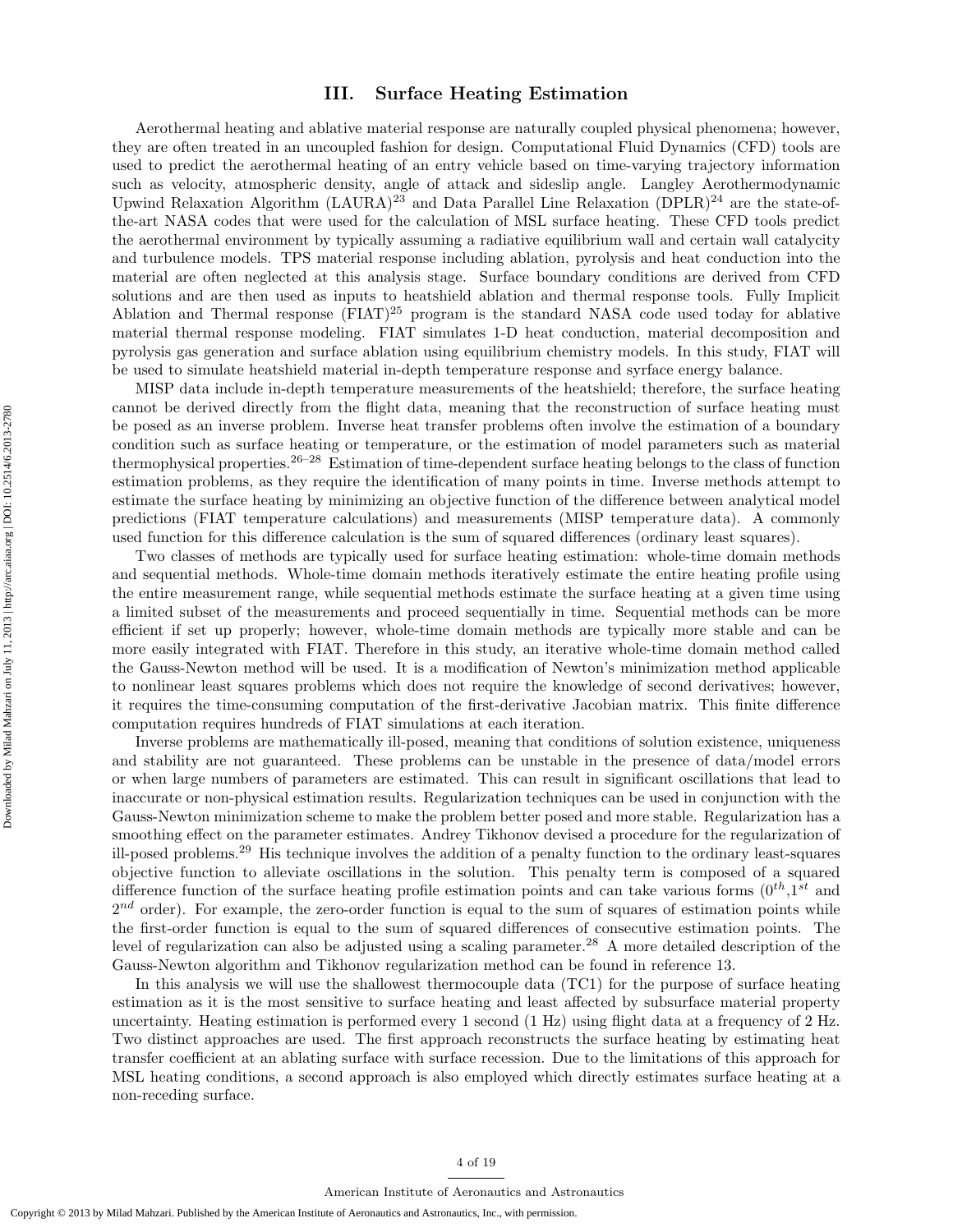#### A. Heat Transfer Coefficient Estimation of an Ablating Surface

For an ablative material, surface heat rate is not a direct input to FIAT. Surface heating is modeled with a surface energy balance equation which represents many physical phenomena that occur at the surface of an ablative material. This equation (called "option 1" in FIAT) is:

$$
C_H(H_r - h_w) + \dot{m}_g h_g + \dot{m}_c h_c - (\dot{m}_c + \dot{m}_g) h_w + \alpha_w q_{rad} - \sigma \epsilon_w (T_w^4 - T_\infty^4) - q_{cond} = 0 \tag{1}
$$

The first term represents the sensible convective heat rate. The sum of the second, third and fourth terms defines the total chemical energy at the surface due to the ablation products and pyrolysis gas. The fifth and sixth terms are the incoming radiative heat rate absorbed by the material and the reradiation to the environment. The last term in Eq. (1) represents the rate of heat conduction into the TPS material. As mentioned before, surface heating is calculated by CFD tools assuming radiative equilibrium wall and certain catalytic and turbulence models. Based on CFD solutions, the total recovery enthalpy,  $H_r$ , and wall enthalpy,  $h_w$ , can be determined. Knowing these values and the CFD-predicted convective heat flux, the surface heat transfer coefficient,  $C_H$ , is calculated.  $C_H$ ,  $H_r$ , surface pressure, and the blowing reduction parameter are input to FIAT as functions of time. It should be noted that the CFD heat transfer coefficient values are unblown, and FIAT corrects the input  $C_H$  for heating reduction due to pyrolysis gas blowing.<sup>25</sup> Pre-calculated equilibrium wall chemistry solutions  $(B'$  tables) are input to FIAT for a given material and the surface energy balance is solved iteratively using the boundary condition inputs from CFD and the  $B'$ tables. In doing so, FIAT calculates its own wall enthalpy and temperature which are often not equal to the CFD-calculated values due to the usage of different surface energy balance approaches.

Many of the parameters in Eq. (1) can affect the subsurface thermocouple temperature and the surface heating estimate. Some of these parameters are inputs to FIAT while others are calculated internally by FIAT. While it is desirable to have an accurate knowledge of all these terms, they are not all directly observable from the flight data and any attempt to simultaneously estimate multiple parameters leads to non-unique solutions. The authors have traditionally defined the inverse problem as the estimation of the time-dependent heat transfer coefficient profile. This approach was used for the inverse analysis of simulated MISP data<sup>30</sup> and Mars Pathfinder data.<sup>6</sup> Inverse methods are used to estimate heat transfer coefficient as a function of time while keeping recovery enthalpy fixed to the CFD-calculated value and allowing FIAT to internally calculate surface ablation chemistry and material decomposition. This approach was naturally used in the preliminary inverse estimation of MSL surface heating.<sup>13</sup>



Figure 2. Reconstructed surface heat rate profiles at MISP locations using the  $C_H$  estimation approach.

Figure 2 shows the estimated surface heating profiles at all MISP locations using the heat transfer coefficient approach. The heat rate in this figure is the summation of the convective and chemical energy at the surface (the sum of the first four terms in Eq. (1)). Both unregularized and regularized solutions are shown. While unregularized solution results in a better match with the in-depth temperature data, we can clearly see that regularization reduces the oscillations and provides a more physically realistic heat rate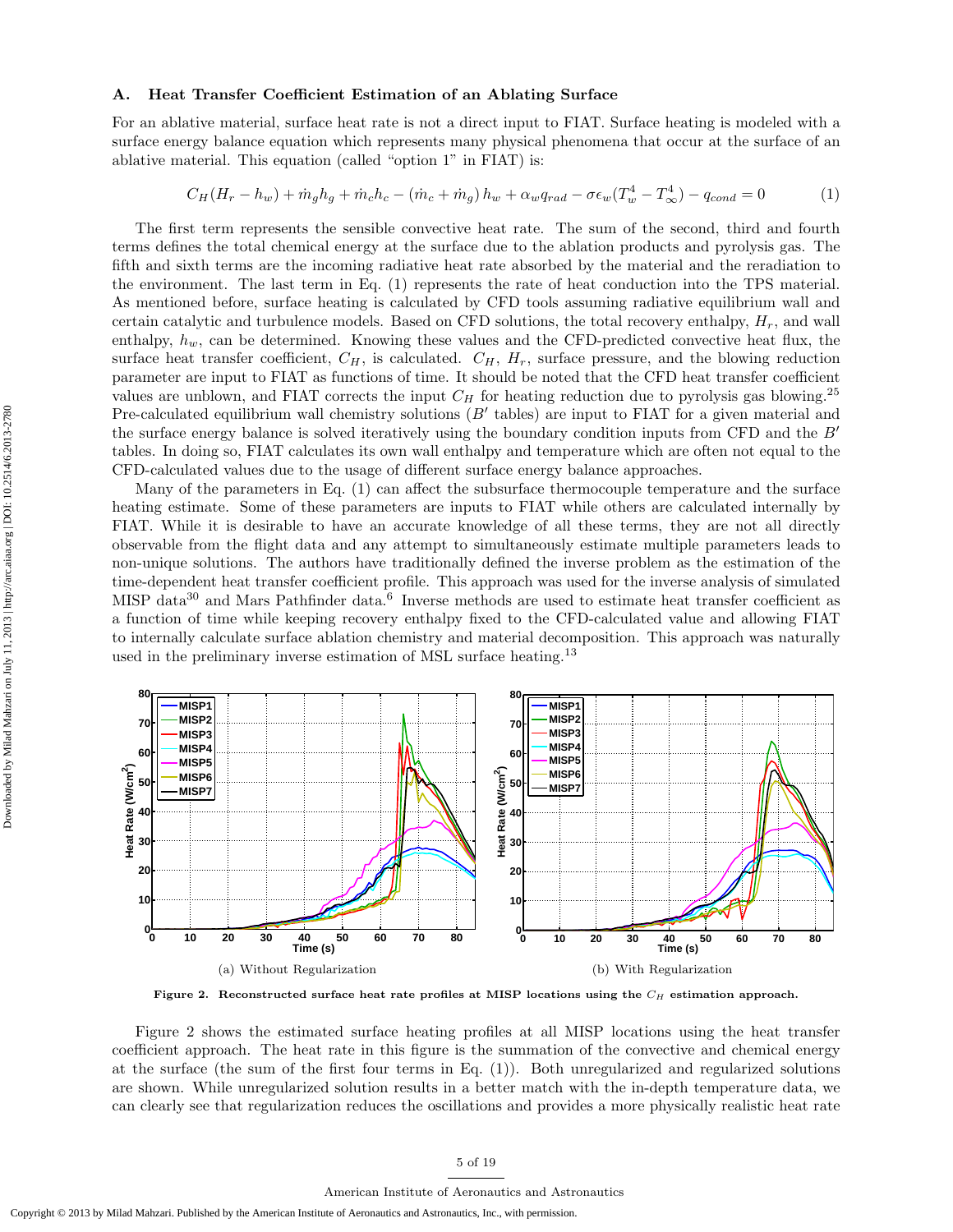profile. Comparison of the heat rate profiles for different plugs leads to the observation that MISP5 has the highest heating up to about 65 seconds followed by plugs 1, 4 and 7, while the plugs close to the shoulder (2, 3, and 6) remain at a low level of heating. This trend matches the laminar heating predictions by CFD tools at the apex region (plugs 5 and 7) and stagnation region (plug 1 and 4) which were expected to experience the highest laminar heating. However, we can clearly observe the onset of BLT around the 63-65 second period for plugs 3, 2, 6 and 7. BLT results in much higher turbulent heating levels for these plugs. Plugs 2, 3 and 6 match the trends predicted by CFD tools; however, plug 7 significantly exceeds CFD predictions. This can be attributed to heating augmentation due to surface roughness or shock-layer radiation. Additional analysis will be required to investigate this observation. The small spike in plug 5's surface heating around 74 seconds may also be BLT. Similar to plug 7, surface heating at plug 5 also exceeded the CFD predictions and can be attributed to the same reasons. Plugs 1 and 4 remained laminar throughout the trajectory, but slightly exceeded the CFD predictions. Preliminary analysis shows that the observed difference can be partially explained by radiative heating in the stagnation region, although more work is needed.<sup>18</sup>

Some limitations and uncertainties exist in the heat transfer coefficient approach for MSL heating conditions. This approach relies on equilibrium models for the calculation of surface chemistry terms. As long as the material ablation model is accurate, the heat transfer coefficient estimation is accurate too. However, the equilibrium chemistry model employed in FIAT for PICA is known to be inaccurate at the low heating conditions experienced by MSL ( $< 100$   $W/cm<sup>2</sup>$ ) and it tends to overpredict the recession.<sup>31</sup> As a matter of fact, the model's recession prediction for the nominal MSL heating environment exceeds TC1 depth. This is clearly not accurate because flight data suggest that recession was less than 0.10 inch as all thermocouples survived.<sup>13</sup> Figure 3 compares the nominal CFD-calculated recovery enthalpy and FIAT-calculated wall enthalpy profiles at plugs 1 and 2. As mentioned before, this wall enthalpy is calculated by FIAT's PICA equilibrium model and does not match the CFD-calculated wall enthalpy. It can be clearly observed that the two enthalpy profiles approach one another around 80-85 seconds. This leads to convective heat rate (first term in Eq. (1)) approaching zero which results in the loss of in-depth temperature sensitivity to  $C_H$ . For this reason, in the heat transfer coefficient approach, estimation is ceased around 85 seconds as a close match between the FIAT temperature predictions and TC1 flight data can not be achieved through  $C_H$ adjustment after this time.



Figure 3. Recovery enthalpy and FIAT wall enthalpy compared at plugs 1 and 2.

### B. Heat Rate Estimation of a Non-Receding Surface

No validated finite-rate models exist for PICA gas-surface chemistry in the Martian atmosphere. Consequently, the observed lack of substantial recession in flight and the known overprediction by FIAT equilibrium chemistry models motivate the application of another bounding approach where surface heating is estimated without recession. Recession can not simply be turned off in Eq. (1) without regenerating the chemistry solutions; therefore,  $C_H$  estimation is not possible for this approach. An alternative surface energy balance option is implemented in FIAT (called "option 3") which can be reformulated into the following equation: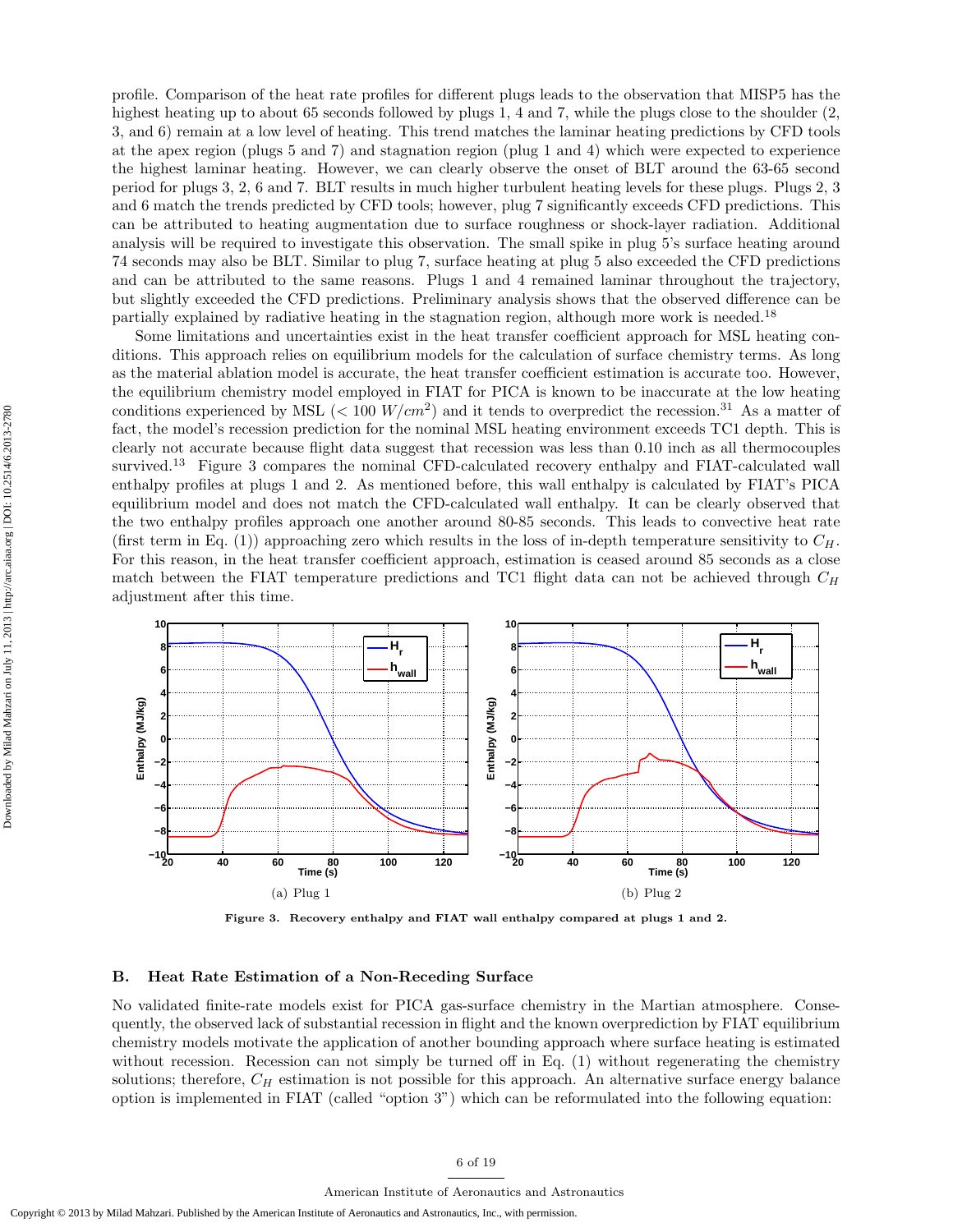$$
q_s + \alpha_w q_{rad} - \sigma \epsilon_w (T_w^4 - T_\infty^4) - q_{cond} = 0 \tag{2}
$$

The first term in this equation is analogous to the sum of the first four terms in Eq. (1) (reported as the surface heat rate in the previous section) which includes the convective heat flux and chemical heating contributions. This approach allows us to suppress surface recession, thus estimating a non-receding surface heat rate using the inverse methods described earlier. Being independent of FIAT surface chemistry models, this approach enables a more accurate estimation of the surface heating profile for the entire time period. The estimation is not limited to 0-85 seconds as it was with the  $C_H$  approach. Figure 4 shows the unregularized and regularized surface heating estimates at all MISP plug locations. The estimation was performed as in the previous section by using the Gauss-Newton method in conjunction with Tikhonov regularization technique, and only TC1 data were used.



Figure 4. Estimated non-receding surface heat rate profiles at MISP locations.

The same laminar and turbulent heating trends observed in the first approach (Fig. 2) can also be seen here. In general, the estimated surface heating is higher for this approach. In the absence of recession, the surface is farther away from TC1 and consequently higher incoming heating is required to achieve the same in-depth temperature. We can also see that the regularized solutions provide smoother and more physically realistic heating profiles than the unregularized solutions. Nonetheless, the unregularized solutions match the data more accurately. Some uncertainties are associated with these estimates due to numerical issues, measurement errors, recession uncertainty and material property variations. The next sections examine the effect of these uncertainties on the estimated non-receding surface heat rate profile mainly at plug 2 (highest heating case). Similar results are expected at other locations.

## 1. Numerical Sensitivity

Numerical sensitivity study allows us to show that the estimated heat rate profiles are stable and robust to numerical parameters. Four parameters are examined here: regularization order, regularization parameter, data frequency and heat rate estimation frequency. Figure 5 shows the effect of regularization order. As mentioned before, regularization has a smoothing effect on the estimated heating profile. Minor differences can only be observed in the peak region (67-74 seconds) in Fig. 5a. Lower order of regularization results in higher level of damping. In Fig. 5b, we can see that the match between the data and FIAT predictions is similar for all three cases. First-order regularization is typically used in literature for surface heating estimation problems and will be applied in this analysis.

The plots in Fig. 6 show the effect of the regularization parameter, which is a scaling factor that controls the level of smoothing. Estimation without regularization results in a very good match between FIAT TC1 temperature predictions and the flight TC1 data. The difference is within 1 K as shown in Fig. 6b. However, Fig. 6a shows that the reconstructed heat rate profile includes some oscillations around the peak heating time. As the regularization parameter is increased, the oscillations are reduced and the estimated heat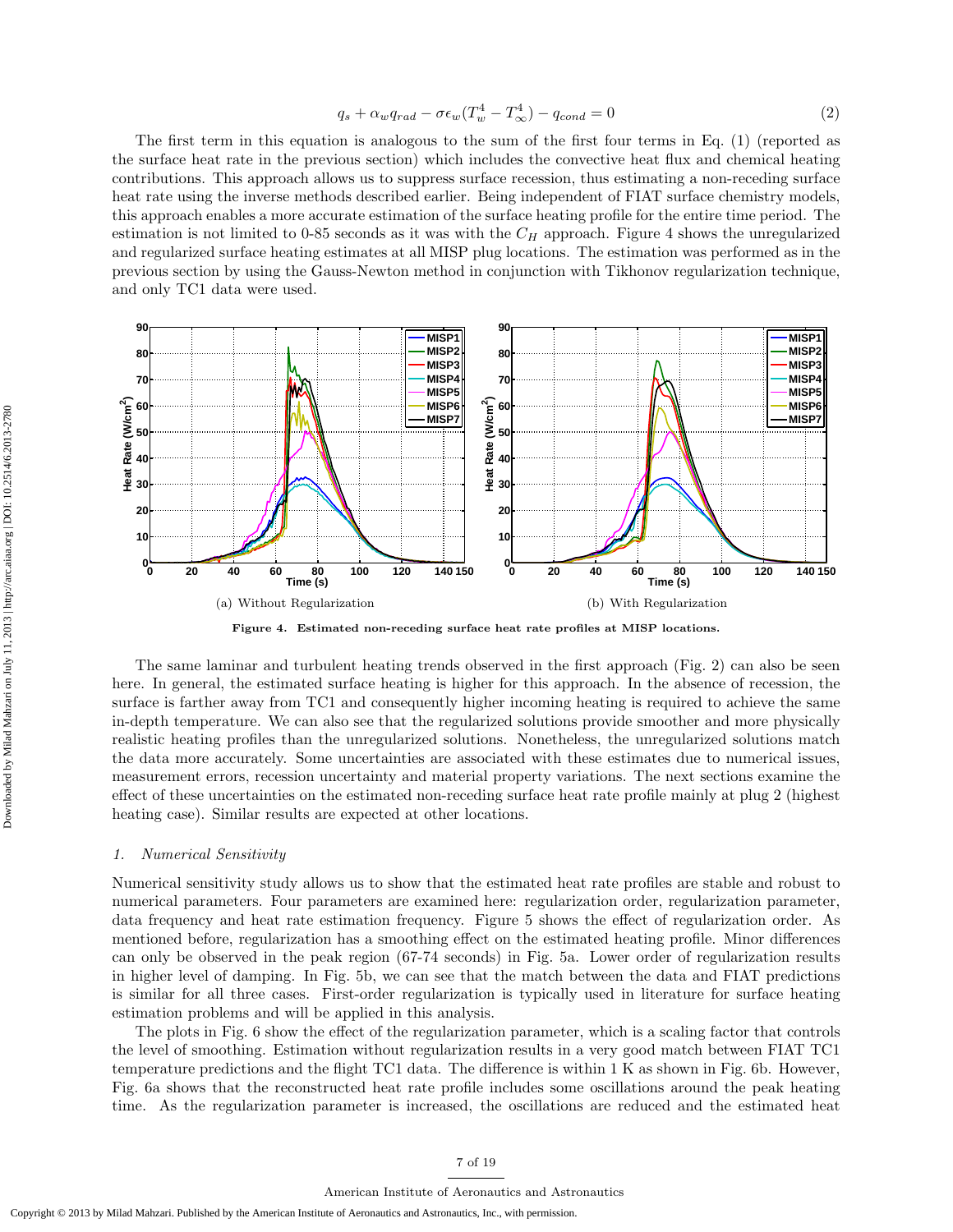

Figure 5. Effect of regularization order on surface heating estimation results at plug 2.



Figure 6. Effect of regularization parameter on surface heating estimation results at plug 2.

rate profile takes a shape which is more similar to CFD-generated profiles. However, we can see that the regularization dissipates the sharp rise due to turbulent transition. We can also see in Fig. 6b that a higher parameter value results in a worse match between FIAT temperature predictions and TC data. Consequently, a baseline regularization parameter of  $10^2$  was selected in this work as a balance between smoothing and data matching.

For most plugs, the TC1 temperature data are available at 8 Hz. However, selection of the data frequency used in the inverse analysis should be approached carefully. Using the original 8 Hz data in the estimation would require significant computer time as FIAT simulations have to be performed and saved at a high rate. A lower data frequency is desirable because it lowers the computational cost in addition to providing an inherent smoothing of the data through interpolation. However, one needs to ensure that the estimation problem remains over-determined, meaning that there should be more measurement points than estimation parameters. For example, if the surface heating is estimated at 1 Hz, the data frequency should be higher than 1 Hz. Figure 7a illustrates the effect of data frequency on estimated surface heating profile. Data frequency does not have a significant effect on the surface heating estimation results. However, a mild smoothing effect is evident as the data frequency is reduced. This is related to the inherent smoothing of the data that occurs when the original data are interpolated at a lower frequency.

Figure 8 shows the effect of estimation frequency. Higher estimation frequency results in the reconstruction of surface heating at a higher time resolution; however, it requires more computational resources. We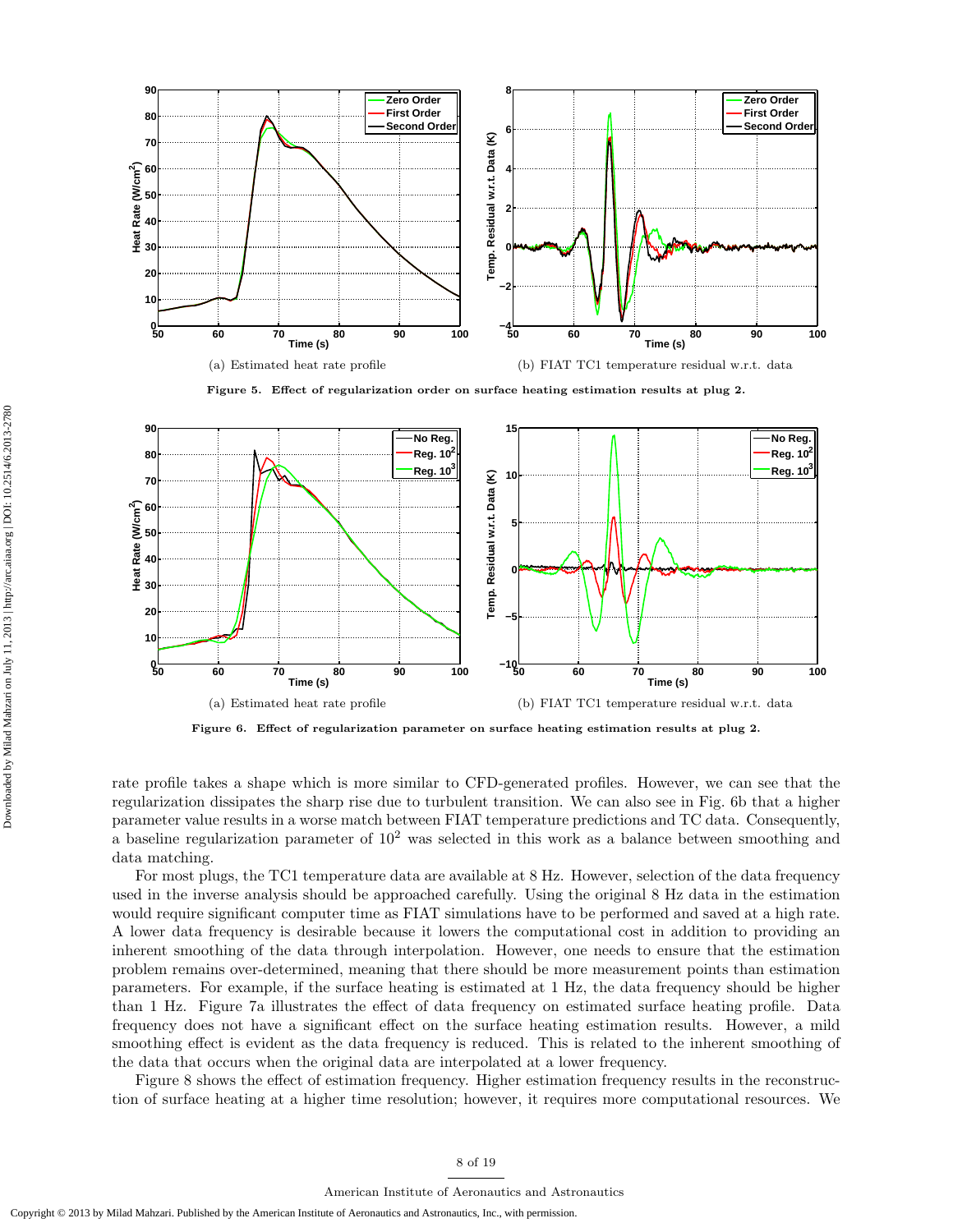

Figure 7. Effect of data frequency on surface heating estimation results at plug 2.



Figure 8. Effect of estimation frequency on surface heating estimation results at plug 2.

can see that for higher estimation frequency, turbulent transition is captured only slightly more accurately than for the lower estimation frequency case. The temperature residual with respect to flight data is smaller; however, the overall effect is still minimal.

This numerical sensitivity analysis showed that the estimated heat rate profiles are robust with respect to numerical parameters. Therefore, for the rest of the analysis in this paper we will use the first order regularization with a parameter of  $10^2$ , data frequency of 2 Hz and estimation frequency of 1 Hz. This will allow us to obtain numerically accurate smooth solutions while lowering the computational cost.

#### 2. Measurement Error Sensitivity

Two types of measurement errors are examined here: TC depth uncertainty and thermal lag. Accurate flight heatshield TC depths using X-ray measurement are available; however, this measurement technique can have an uncertainty up to  $\pm 0.003$  inch. Figure 9a shows the effect of this uncertainty on the estimated heating profile at plug 2. The deviation resulting from this uncertainty is bounded by  $\pm 4$  W/cm<sup>2</sup> at the peak.

Additionally, the TC temperature readings may contain a thermal lag bias error. Thermal lag is caused by the thermal mass of the thermocouple and is defined as the difference between the material temperature and the thermocouple reading. Figure 9b shows the surface heating profile estimated from temperature data corrected for a constant 1-second lag (partially based on ground testing of MISP instrumentation). We can see that the thermal lag correction results in a 1-second shift in the estimated heating profile.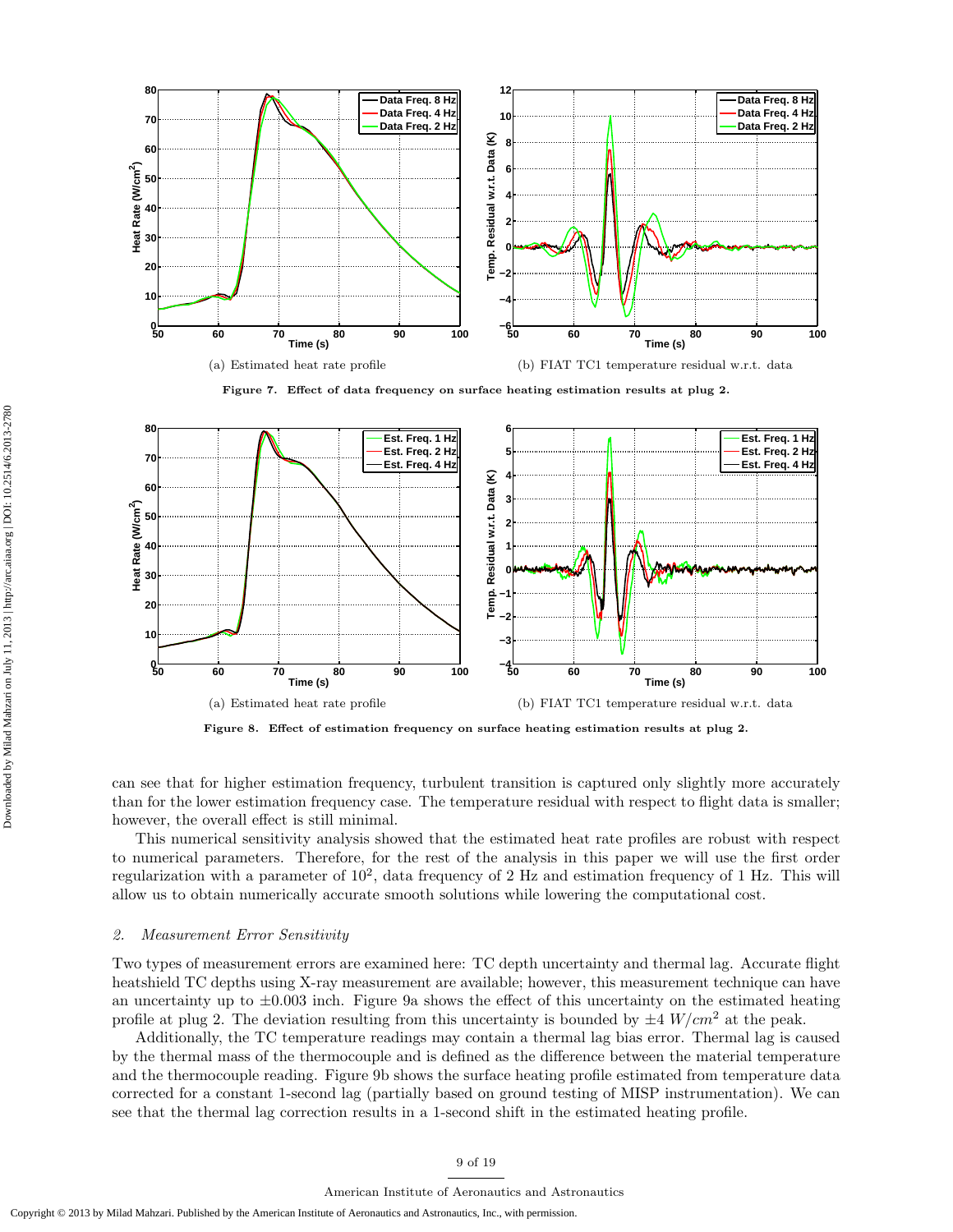

Figure 9. Effect of measurement errors on surface heating estimation results at plug 2.

#### 3. Recession Sensitivity

The heat rate estimation approach used in this section assumes zero surface recession because the nominal PICA ablation model significantly overpredicts recession for MSL conditions. The only information obtained from flight data regarding recession is that it was less than 0.10 inch (TC1 depth) as the shallowest thermocouples did not burn out. Therefore, it is desirable to examine the effect of surface recession on the estimated heating profile.

Once the non-receding surface heat rate profile is estimated, the complete in-depth material response is known. The temperature and heat conduction are known as functions of time at any depth between the original surface and the TC1 location. If we assume that the surface is at a specific depth at a given time, we can calculate the required surface heat rate which would maintain the same in-depth thermal response. In equation 2, all the parameters in the second, third and fourth terms are known at any location and time; therefore, the first term can be readily calculated for the entire time and depth domain, thus creating an estimated surface heat rate map for varying surface locations (Fig. 10a). The surface heat rate can then



(a) Estimated heat rate map for varying surface locations (b) Surface heat rate profile for pre-defined recession profiles

Figure 10. Effect of surface recession uncertainty on heating estimation results at plug 2.

be estimated for a pre-defined recession profile using this map. A reasonable approach for choosing such a recession profile is to scale the recession profile calculated by the nominal PICA ablation model for the nominal heating environments. Recession profiles scaled to 25% and 50% are overlayed on the surface heat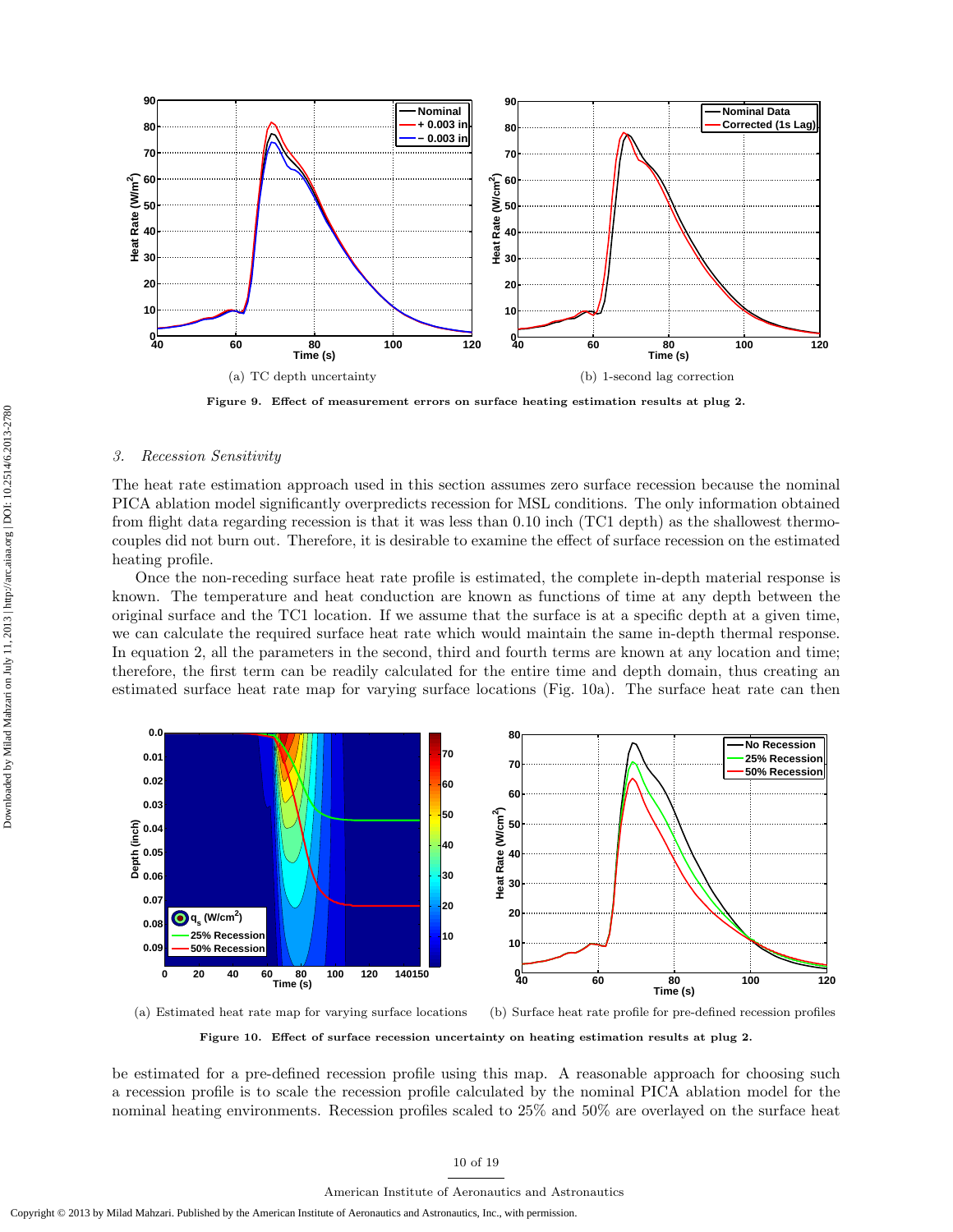rate map shown in the same figure. Figure 10b shows the estimated surface heat rate for these pre-defined recession profiles. We can see that increased surface recession results in a lower estimated surface heating because the surface becomes closer to TC1, requiring a lower surface heating to maintain the same in-depth temperature response. It can also be observed that the recession sensitivity is not significant in the first 65 seconds when surface recession is small.

## 4. Material Property Sensitivity

Figure 11 shows the sensitivity of the estimated surface heating profile at plug 2 to perturbations in different PICA material properties. For this sensitivity analysis, a fixed  $\pm 10\%$  perturbation is applied to both virgin and char properties. In Fig. 11a, we can see that an increase in material density results in higher estimated surface heating for the entire time period. Higher density means a higher material thermal mass and consequently a higher surface heating is required to maintain the same temperature response. The effect is most visible around the peak region. Pre-flight density measurement of the MISP plugs indicated only a  $\pm 1.5\%$  variation in virgin density; therefore, the effect of density uncertainty on estimated surface heating is expected to be small. Figure 11b shows the effect of thermal conductivity perturbation. It can be observed



Figure 11. Effect of material property perturbations on heating estimation results at plug 2.

that a higher thermal conductivity leads to higher heat conduction into the material, resulting in a lower surface heating required to maintain the same temperature response. Figure 11c shows the effect of specific heat perturbation. Similar to density, higher specific heat leads to a higher thermal mass which results in a higher estimated surface heating. However, the sensitivity to specific heat is far less than sensitivity to density. Finally, Fig. 11d shows the effect of surface emissivity perturbation. Higher surface emissivity leads

#### 11 of 19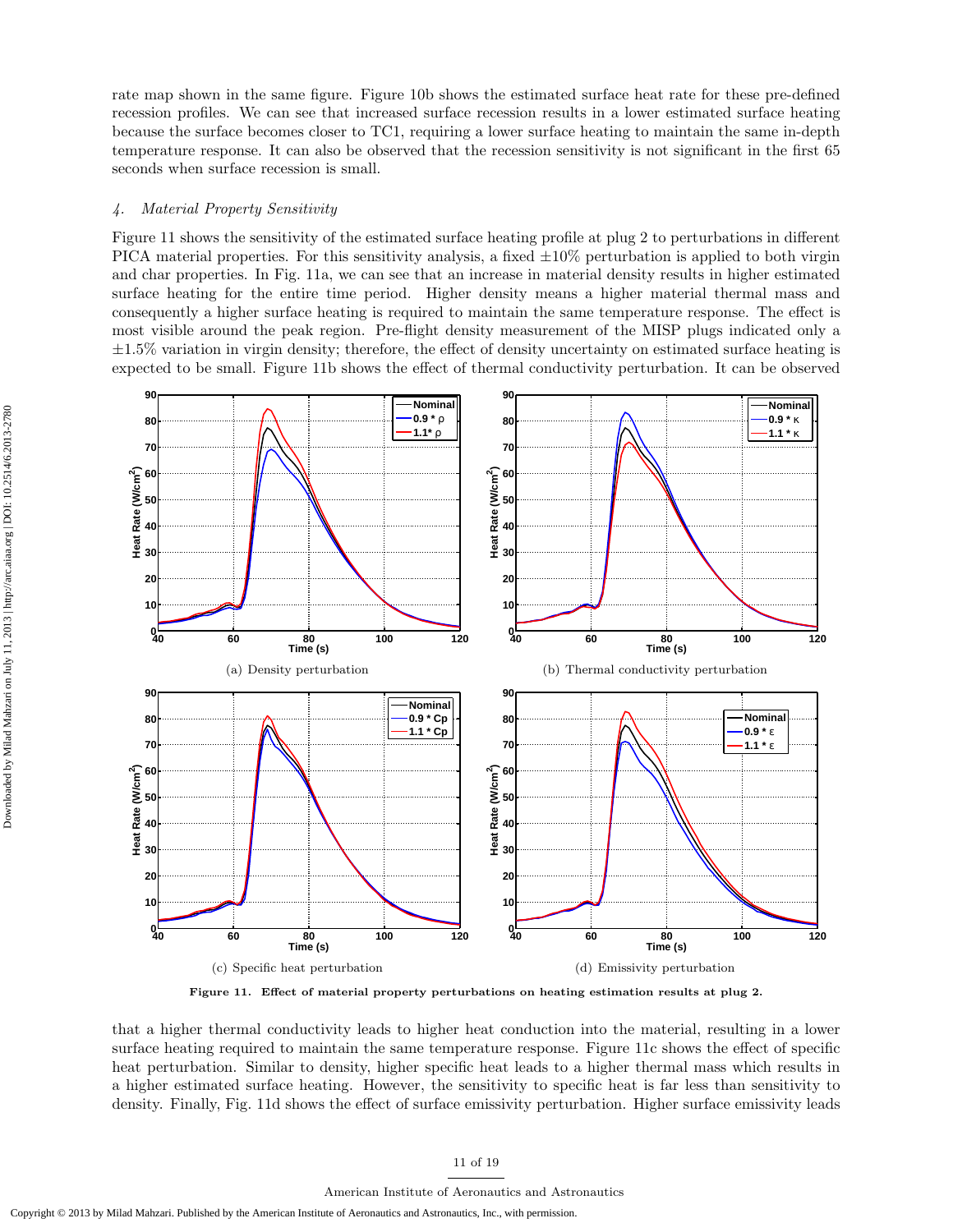to higher reradiation and lower heat conduction into the material. Consequently, higher incoming heating is required to maintain the same in-depth response. It can also be observed that the estimation sensitivity to emissivity is significant only during the peak and post-peak regions when significant reradiation is expected due to higher wall temperature.

#### 5. Uncertainty Quantification

A Monte Carlo analysis is performed on the inverse estimation procedure to quantify the uncertainty associated with the estimated surface heating profiles at plugs 1, 2 and 5. These plugs represent cases of low, high and medium heating levels. Each Monte Carlo iteration performs a surface heating estimation for a set of input parameters. Eight input parameters are varied in the simulation using Gaussian distributions. Table 1 provides the standard deviation for these parameters. These values are derived based on engineering judgment and material property characterization experiments conducted on material samples from the same PICA billets that the MISP flight plugs originated from. For example, the virgin density of the flight MISP plugs is measured to be within  $\pm 1.5\%$  of the nominal PICA density. Assuming that this interval represents  $\pm 2\sigma$  bounds, the standard deviation is estimated to be 0.75% of the nominal value. The standard deviations for other parameters are estimated in a similar manner. Char density is correlated to virgin density by using a fixed char yield value (with a 1% standard deviation) to derive the char density from virgin density. Virgin and char thermal conductivity are also correlated.

| Parameter        | Std. Dev. $(\% \text{ of nominal})$ | Parameter       | Std. Dev. $(\% \text{ of nominal})$ |
|------------------|-------------------------------------|-----------------|-------------------------------------|
| $\rho_v$         | 0.75%                               | Char yield      | $1\%$ (corr.)                       |
| $Cp_v$           | $4\%$                               | $Cp_c$          | $1\%$                               |
| $\kappa_v$       | $7.5\%$                             | $\kappa_c$      | $10\%$ (corr.)                      |
| $\epsilon_{v,c}$ | $1.5\%$                             | TC1 depth error | $0.0015$ inch                       |

Table 1. Standard deviation for Monte Carlo simulation parameters

The Monte Carlo analysis is conducted for 2000 iterations. Then, the standard deviations are calculated as functions of time for the estimated surface heat rate profiles obtained from the Monte Carlo results. After about 1000 iterations, the peak heat rate standard deviation stabilized and did not change significantly, affirming the analysis convergence. Figures 12a-12c show the 95% confidence intervals  $(\pm 1.96\sigma)$  for the estimated heat rate profiles at plugs 1, 2 and 5. Figure 12d presents the estimated heat rate standard deviation as a function of time for all these three plugs.

The maximum heat rate standard deviation for plug 2 happens around the peak heating time and is about  $7 W/cm<sup>2</sup>$  which is almost 10% of the nominal surface heating value. The peak heat rate standard deviation for plug 1 is about 2  $W/cm^2$  which is less than 6% of its peak heating value. It should be noted that this Monte Carlo analysis does not include the effect of recession uncertainty because the recession sensitivity is determined based on post-estimation computations and relies on an arbitrarily predefined recession profile. The recession sensitivity analysis perfomed earlier in the paper provides an indication of the expected level of uncertainty due to recession.

# IV. Material Property Estimation

Simultaneous estimation of material properties and surface heating is a challenging problem because the surface energy balance and the in-depth material response problems are tightly coupled. Therefore in this study, we use a thermocouple (TC) driver approach to estimate PICA material properties from MISP flight data. The TC driver approach has traditionally been used with arcjet data in cases where the surface boundary conditions were not characterized well. In this approach, the data from the thermocouple closest to the surface (TC1) is used as the temperature boundary condition at that thermocouple location and the in-depth heat transfer and pyrolysis problem is solved for the material stack beneath that thermocouple. This approach effectively decouples the in-depth heat transfer and surface heating problems, thus allowing the application of inverse methods to estimate material properties without the knowledge of surface heating conditions. Inverse methods estimate material properties by matching the deeper thermocouple data (TC2-4) and their corresponding FIAT predictions.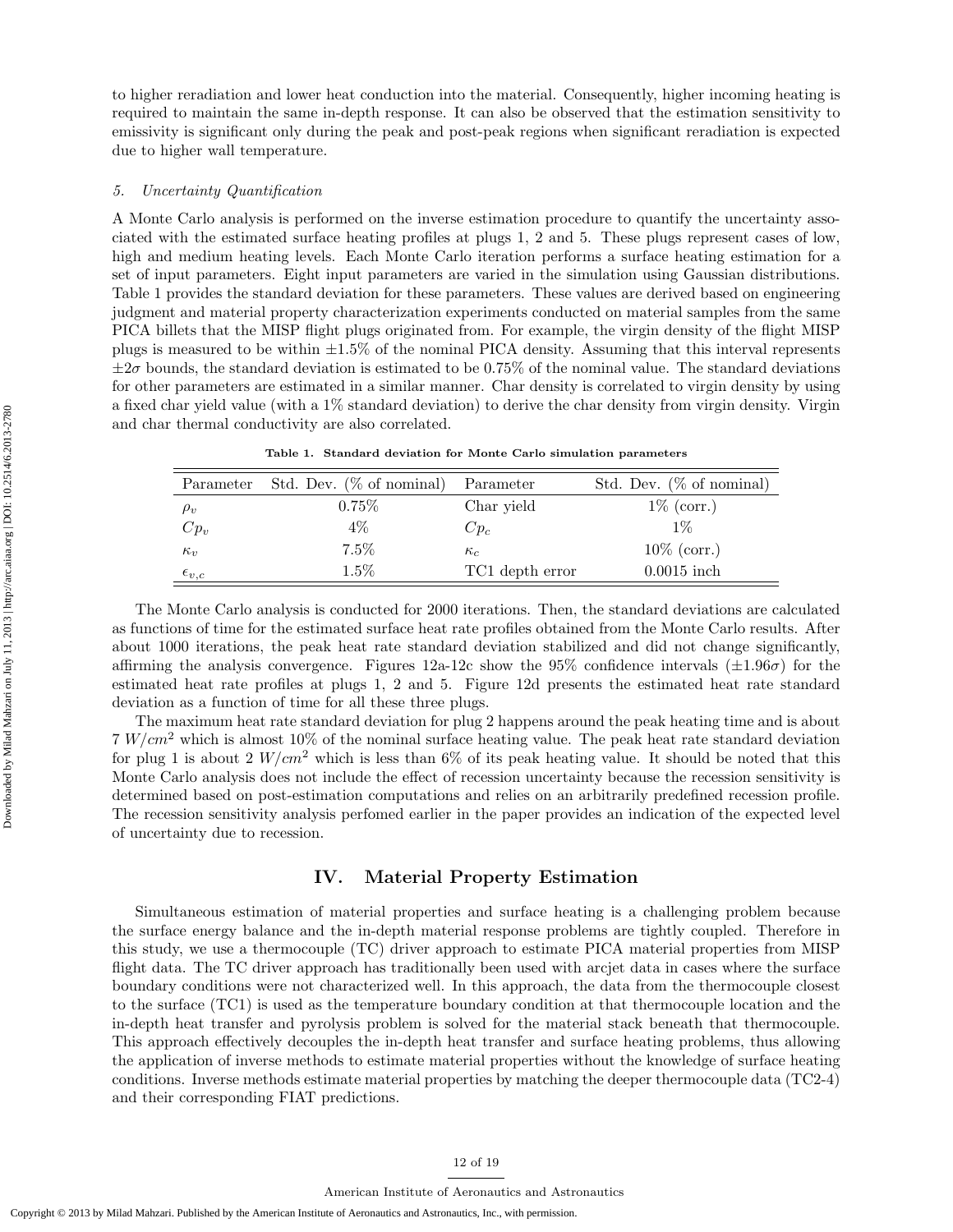

Figure 12. Heat rate estimation uncertainty at plugs 1, 2 and 5 derived from the Monte Carlo analysis.

Unlike surface heating estimation, which is a function estimation problem, material property estimation is a parameter estimation problem which faces certain unique challenges. These problems typically involve the estimation of multiple correlated parameters which could lead to non-uniqueness issues. PICA material response is characterized by multiple model parameters including decomposition, thermophysical and pyrolysis parameters such as virgin and char density, specific heat, thermal conductivity, emissivity and pyrolysis gas enthalpy. Not all these parameters are simultaneously observable from the data and therefore it is impossible to estimate all of them. For complex problems where different parameters contribute to the uncertainty, a comprehensive methodology is required to yield an accurate multi-parameter estimation. The results of an inverse estimation depend strongly on the range of measurements used in the analysis and input parameters being estimated. It is crucial that the measurement and parameter selections are performed intelligently prior to the inverse estimation. The authors previously developed a multi-parameter estimation methodology with the goal of identifying model parameters and measurement ranges that should be used in these inverse problems.<sup>32</sup> This methodology proposes guidelines on how to conduct the parameter estimation via four steps: nominal analysis, uncertainty analysis, sensitivity analysis, and inverse analysis.

The first three steps provide the prerequisite information to set up a successful inverse estimation. Nominal analysis examines the quality of the data and provides a direct comparison between the flight data and the model predictions (FIAT temperature predictions). The ranges of measurements that are reliable for inverse analysis is identified. Uncertainty analysis narrows down the list of material parameters to a subset representing the top contributors to the overall uncertainty. Sensitivity analysis investigates potential linear dependencies among the parameters which could cause them not to be simultaneously observable from the data. These steps provide a list of parameters to be estimated and the ranges of data that must be used in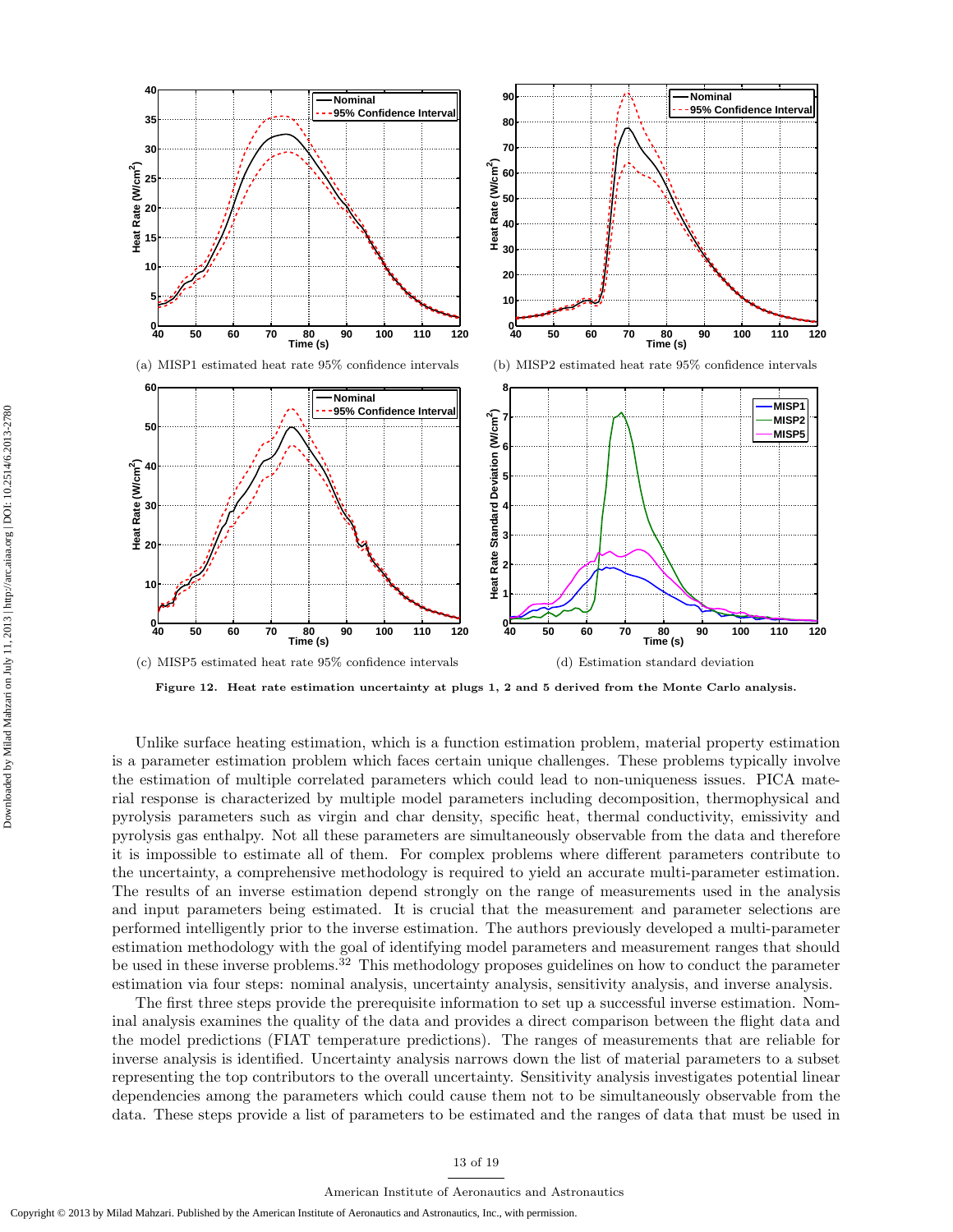the estimation process. In the last step, inverse methods are used to estimate the selected parameters from the data. This paper focuses on the material property estimation results at plug 2. Similar analyses can be performed for other plugs.

## A. Nominal Analysis

In the TC driver approach the temperature data from the shallowest thermocouple (TC1) is used as the true boundary condition and the thermal response for the underlying material is calculated using FIAT and nominal PICA properties. It should be noted that while TC1 data can be deemed as the true material temperature at TC1 depth, there is a  $\pm 0.003$  inch uncertainty in the location of thermocouples. In this analysis two bounding scenarios are considered in addition to the nominal TC depths to account for their location uncertainty. In one scenario, TC1 depth is offset by  $+0.003$  inch while TC2-4 depths are offset by −0.003 inch. This will lead to the farthest possible separation between the driver thermocouple and the underlying ones, thus resulting in a lower bound for temperature predictions. In another scenario, TC1 depth is offset by −0.003 inch while TC2-4 depths are offset by +0.003 inch leading to the closest distance between TC1 and TC2-4 and thus a higher bound for temperature predictions. In this paper, results from these scenarios are respectively labeled as "lower" and "upper" bounds.



Figure 13. FIAT predictions compared to flight temperature data using a TC1 driver approach at plug 2.

Figure 13 shows the comparison between the FIAT predictions and TC2-4 flight temperature data using a TC1 driver approach at plug 2. The lower and upper-bound FIAT predictions are presented in addition to the nominal predictions. It can be observed that the nominal FIAT solutions slightly overpredict the flight data at TC2 location; however, the flight temperatures are very close to the lower bound of the FIAT temperature predictions. At TC3-4 locations, all three FIAT solutions significantly overpredict the flight data. Considering the fact that TC3-4 are mainly in the virgin material, this overprediction is indicative of inaccuracies in virgin material properties. We can also see that there is an unexpected slope change ("hump") in the TC3-4 temperature profiles. The hump happens in the 200-400 K temperature range. This trend is observed consistently for all plug locations. Similar behavior has also been seen in the MISP qualification arcjet dataset, in arcjet testing for some materials other than PICA, and also for Mars Pathfinder bondline thermocouple data. This phenomenon is not well understood at present, but is believed to be associated with some type of material or instrument-related process. Current analysis tools are not able to model this behavior; therefore, we should not expect a match between the data and model predictions for this part of the data. For this reason, the TC3-4 data range used here in inverse analysis is limited to the time after the clearance of the slope change. This corresponds to the time period after about 92 and 195 seconds for TC3 and TC4 respectively.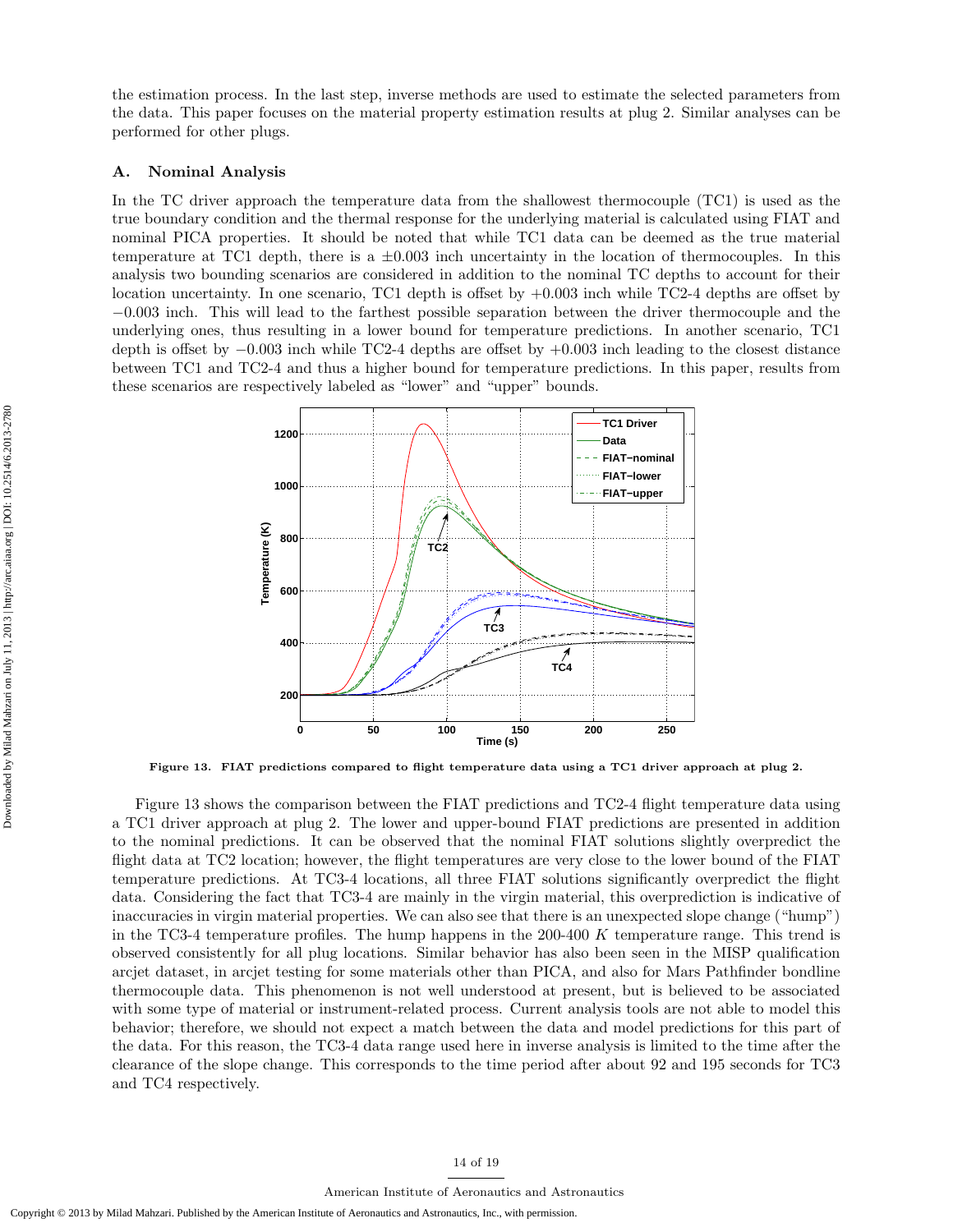#### B. Uncertainty and Sensitivity Analysis

The goal of uncertainty analysis is to define the material properties that contribute the most to the uncertainty in the heatshield material in-depth thermal response. The approach employed to accomplish this goal is probabilistic, and is accomplished with Monte Carlo simulations. We start with a complete list of material parameters and down-select to a smaller subset containing parameters of most importance that should be estimated by inverse methods. This analysis should not be confused with the Monte Carlo analysis presented in the previous section which was performed around the inverse analysis procedure to determine uncertainties in the estimated surface heating. Unlike that analysis, this Monte Carlo simulation is performed around the forward analysis by varying material properties and recording the material in-depth temperature response. The input probability distributions shown in Table 1 for material properties are also used here with the addition of pyrolysis gas enthalpy,  $h_q$ . A Gaussian distribution with a standard deviation of 7.5% of the nominal value is applied for this parameter.<sup>33</sup> To ensure statistical accuracy, 10,000 runs are performed. Upon the completion of the Monte Carlo simulations, a linear regression analysis of the results is performed to calculate the uncertainty contribution of the material properties to in-depth temperature response. Figure 14 shows the uncertainty contribution of different properties to TC2 and TC3 temperature as a function of time. The results for TC4 are not shown here because they are very similar to TC3 results. We can clearly see that the virgin and char thermal conductivity are the top contributors to both TC2 and TC3 temperature uncertainty followed by the virgin and char specific heat.



Figure 14. Material property contribution to in-depth temperature uncertainty at plug 2.

Before any attempt to estimate these parameters, a sensitivity analysis must be performed to examine the level of linear dependency among them. In inverse parameter estimation problems, it is challenging to estimate highly dependent input parameters simultaneously because that leads to non-unique solutions and inaccurate estimates of the parameters. Therefore, in such multi-parameter estimation problems it is imperative to conduct a sensitivity analysis beforehand. In this analysis, each parameter is perturbed independently by a small amount  $(\pm 0.5\%)$  and the change in in-depth temperature is recorded. Figure 15 shows the results of this sensitivity analysis for TC2 and TC3 locations at plug 2. Only the parameters that have been identified as the top uncertainty contributors are included in this step. Examination of the shape and magnitude of these plots gives an indication of the level of correlation between these parameters. There is a strong correlation between specific heat and thermal conductivity. The reason for this behavior is that the heat transfer through the material is mainly driven by thermal diffusivity which is directly proportional to the thermal conductivity and inversely proportional to the specific heat. Therefore increasing one or reducing the other one will have the same effect on the in-depth temperature response. These strong correlations mean that in the presence of measurement errors these parameters cannot be estimated simultaneously as they are not independently observable from the flight temperature data.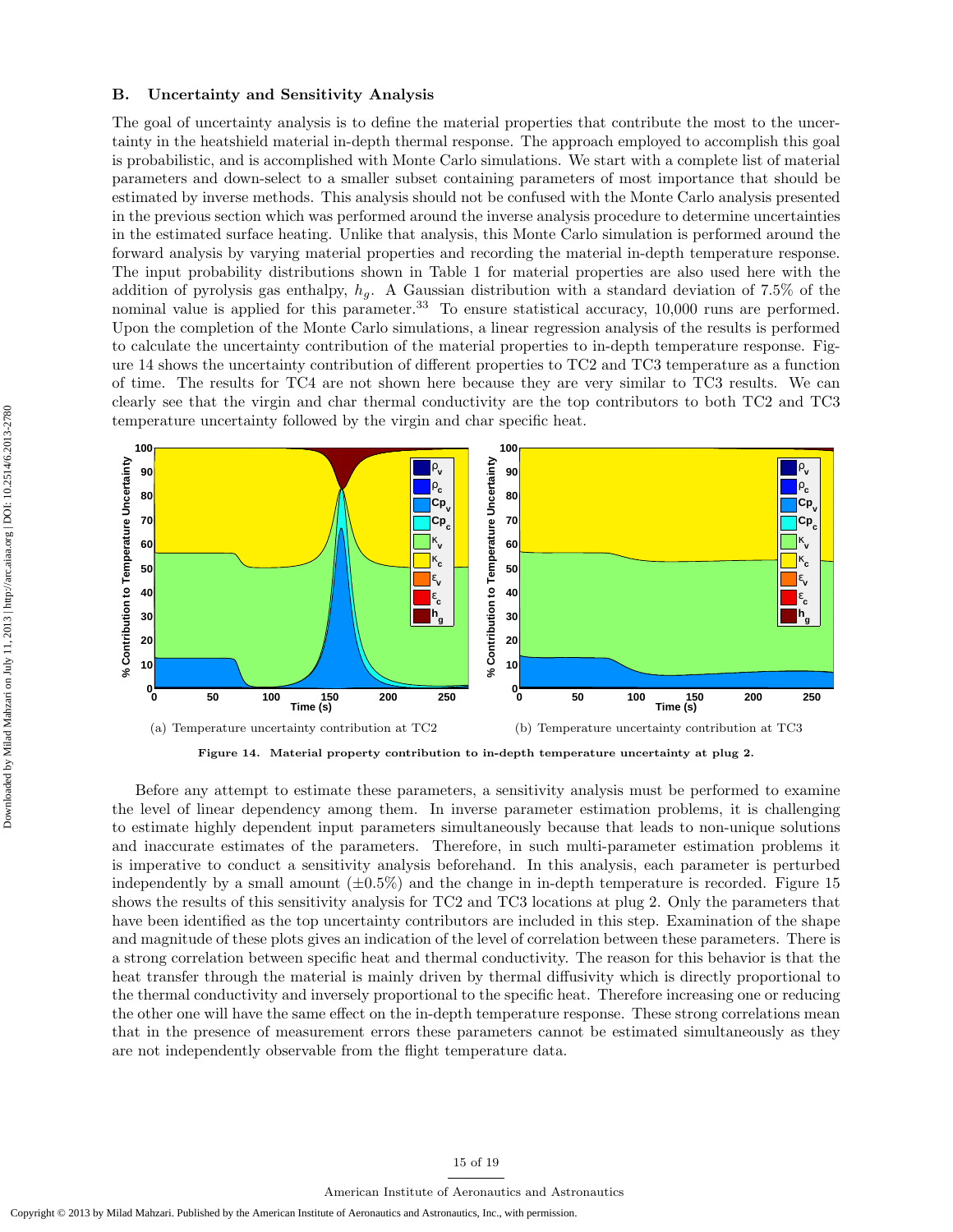

Figure 15. Plug 2 in-depth temperature sensitivity to one-by-one perturbations in material properties.

#### C. Inverse Analysis

Uncertainty and sensitivity analyses helped us determine that virgin and char thermal conductivity are not linearly dependent and contribute the most to in-depth temperature uncertainty. Through nominal analysis, we also identified the range of TC2-4 measurements that should be used in the inverse analysis. Now, we apply inverse parameter estimation methods to the TC driver problem to estimate these two parameters by matching FIAT temperature predictions and TC2-4 flight data. Similar to heating reconstruction, the estimation is done by minimizing an objective function comprised of the sum of squared differences between FIAT predictions and flight data. The minimization is performed using the Levenberg-Marquardt method. This method is commonly used in literature for parameter estimation problems. It was originally derived by Levenberg<sup>34</sup> and later modified by Marquardt.<sup>35</sup> This technique was derived as an iterative method that would tend to the Gauss-Newton method in the neighborhood of the minimum and would tend to the steepest descent method in the neighborhood of the initial guess. This is done using a damping parameter which reduces oscillations and instabilities due to the ill-conditioned nature of inverse heat transfer problems in the region around the initial guess. The detailed algorithm for this method can be found in reference 32.

The inverse analysis is performed for the lower and upper bound scenarios in addition to the nominal TC depths. This will allow us to capture the expected range of the parameter estimates due to the TC depth uncertainty. Table 2 shows the estimates for PICA virgin and char conductivity at plug 2. The estimates given here are scaling factors multiplied by the entire temperature-dependent thermal conductivity curve. For example, a value of 0.9 would mean a 10% reduction in the thermal conductivity nominal value at all temperatures.

|  |  |  | Table 2. Material property estimation results for plug 2 |  |  |  |  |
|--|--|--|----------------------------------------------------------|--|--|--|--|
|--|--|--|----------------------------------------------------------|--|--|--|--|

| Parameter           |        | Estimate Lower-Bound Estimate Upper-Bound Estimate |        |
|---------------------|--------|----------------------------------------------------|--------|
| Virgin Conductivity | 0.7902 | 0.8079                                             | 0.7749 |
| Char Conductivity   | 0.7878 | 0.8714                                             | 0.7051 |

The inverse estimation requires about 20% reduction in both virgin and char thermal conductivity to provide a better match the flight data. We can see that the sensitivity of char conductivity estimate to TC depth uncertainty is much greater than virgin conductivity. Figure 16 shows the comparison of TC2-4 flight temperature data with the nominal and post-estimation FIAT predictions. These plots are generated for the nominal TC depth scenario. We can clearly see that a better match between FIAT predictions and flight data is achieved after inverse estimation of virgin and char thermal conductivity. The root mean square of errors is reduced by a factor of almost four.

It should be noted that the material property estimation analysis presented here can easily be extended to other plugs and other thermocouple driver possibilities. For example, one can conduct this analysis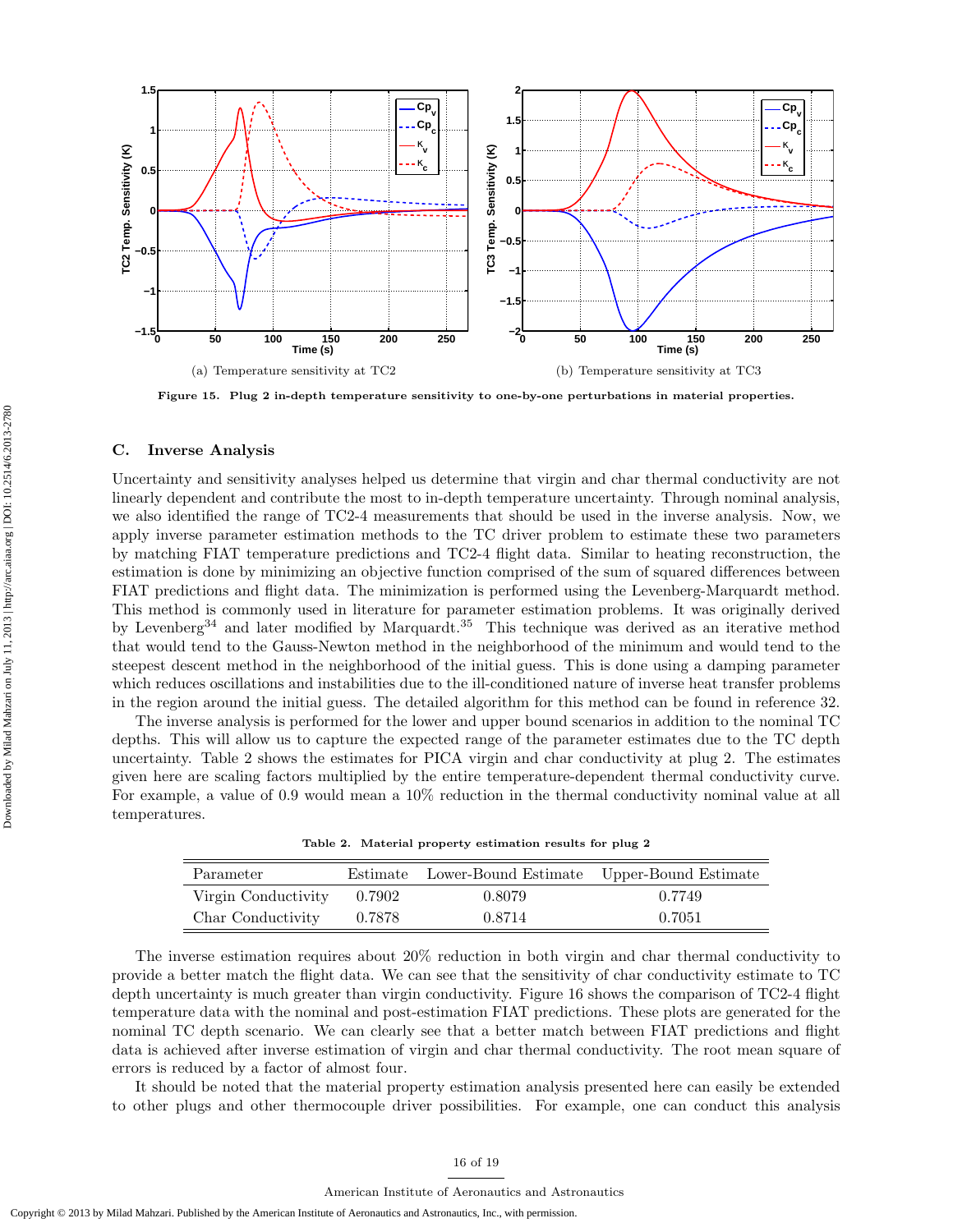

Figure 16. Flight temperature data compared with the nominal and post-estimation FIAT prediction for plug 2 TC1 driver

for a TC2 or TC3 driver at plug 1 to focus mainly on virgin properties. In each one of these cases, a separate uncertainty and sensitivity analysis can be performed to identify the properties that should be estimated. Unfortunately, all these possibilities currently can not be explored due to the observed slope change ("hump") in the TC3-4 data which significantly reduces the confidence in the inverse estimates. Further material property estimation work should be pursued once this behavior is understood and modeled in the analytical tools. Furthermore, the current analysis estimated the virgin and char conductivity by uniformly scaling their temperature-dependent curve. In future, temperature-dependent estimation of these properties can also be pursued to obtain more accurate conductivity curves.

# V. Conclusions

An inverse analysis of the MSL entry vehicle aeroheating environment and thermal protection system response was performed in this paper based on heatshield flight temperature data. The time-dependent surface heating at MISP plug locations was reconstructed from the shallowest thermocouple flight data using two different approaches. The first approach estimated the heat transfer coefficient profile while relying on PICA equilibrium chemistry models to calculate surface ablation terms. A disadvantage of this approach is the fact that equilibrium chemistry models are known to overpredict surface recession at MSL heating conditions. Consequently, another bounding approach was considered where the surface heating was directly estimated assuming a non-receding material surface. This work also investigated the effect of numerical parameters, measurement errors, recession uncertainty, and material property perturbations on the estimated surface heating profiles. Finally, a Monte Carlo analysis was performed for three plug locations to determine the uncertainty bounds associated with the estimated surface heating.

Additionally, certain material properties were inversely estimated using a TC driver approach. In this approach, the data from the shallowest thermocouple were used for the true boundary condition and material properties were estimated to match FIAT predictions with the underlying thermocouple flight data. A fourstep methodology was utilized to determine which material properties should be estimated and what range of temperature data should be used in the estimation. A Monte Carlo analysis was performed to determine the most important material properties based on their contribution to in-depth temperature uncertainty. A sensitivity analysis was conducted to investigate the level of linear dependency among the material properties to determine which parameters are simultaneously observable from the data. Finally, virgin and char thermal conductivity were estimated by using inverse methods to match FIAT predictions with flight data. This analysis was performed for plug 2 only but can easily be extended to other plugs.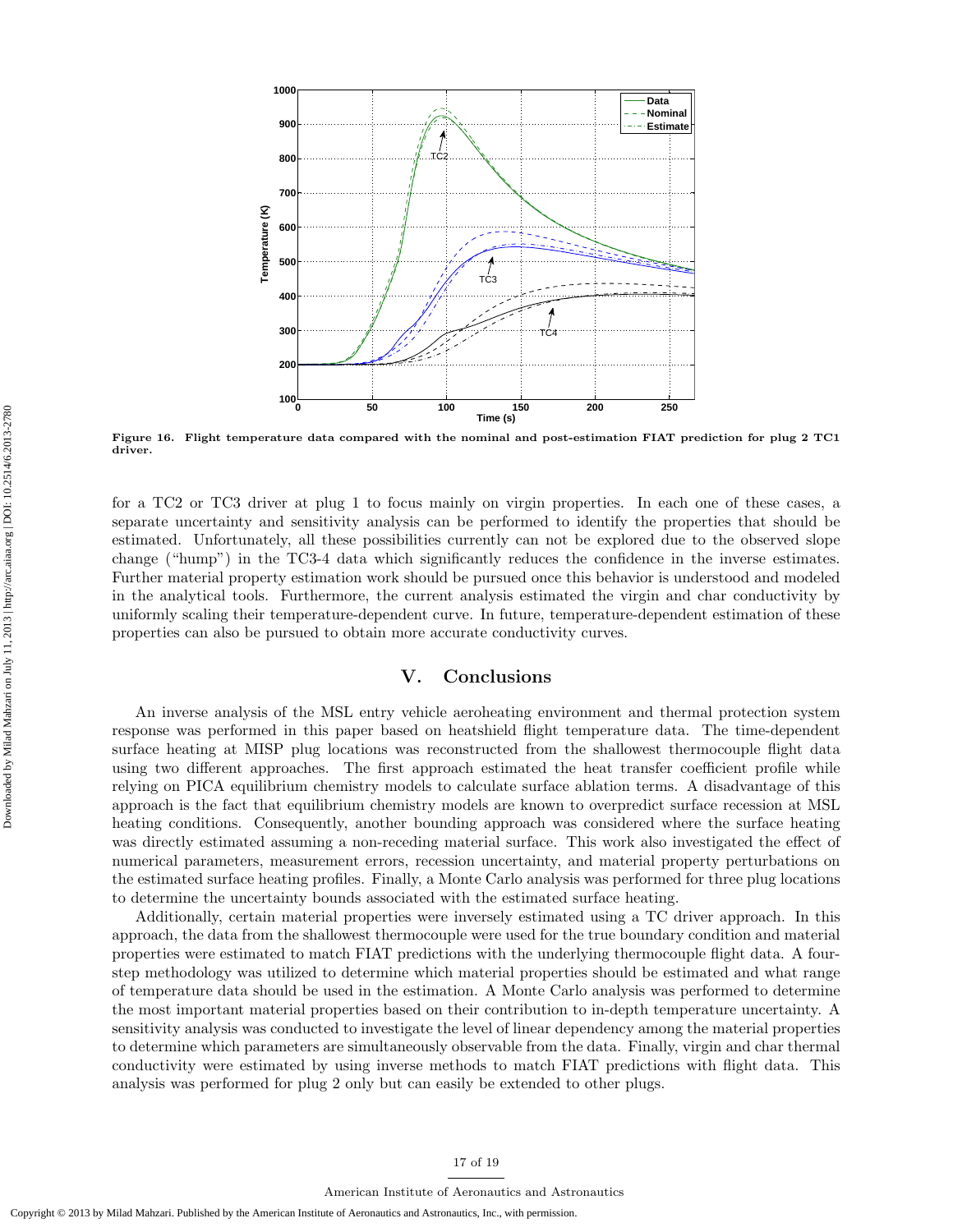The estimated heating profiles for the leeside plugs (2, 3, and 6) match the CFD predictions although the turbulent heating augmentation is slightly lower than predictions. Plugs 5 and 7, which are located around the apex region, experienced significantly higher heating than CFD predictions. The proximity of these plugs to the location of turbulent transition and possible shock-layer radiative heating could explain this phenomenon, although a more detailed investigation is required. The estimated heat rate profile at the stagnation region plugs (1 and 4) are slightly higher than CFD predictions which can be explained partially by radiative heating. A more detailed radiative heating analysis is suggested for future work. The estimated surface heating profiles were shown to be sensitive to surface recession. A more accurate PICA recession model for MSL heating conditions can significantly reduce estimation uncertainties.

The TC driver approach showed that the nominal PICA model overpredicts the temperature profile at TC3 and TC4 location consistently for all the plugs which is indicative of inaccuracy of virgin properties. Furthermore, a slope change was observed in the 200-400 K range in the temperature profiles of TC3 and TC4. This behavior has been seen in other ground and flight datasets. Further analysis is needed to understand the source of this behavior and develop relavent modeling capabilities.

# Acknowledgments

This work was funded by the NASA grant NNX12AF94A from the NRA Research Opportunities in Aeronautics 2010. Portions of this work were conducted under NASA contract NNA10DE12C to ERC, Incorporated. The authors are grateful to Karl Edquist, Jay Feldman, Jose Santos, Michael Wright, Soumyo Dutta, David Saunders and Bernie Laub for their time in discussing some aspects of this work.

## References

<sup>1</sup>Wright, M., Chun, T., Edquist, K., Hollis, B., Krasa, P., and Campbell, C., "A Review of Aerothermal Modeling for Mars Entry Missions," 48th AIAA Aerospace Sciences Meeting, AIAA 2010-44, January 2010.

2 Ingoldby, R., Michel, F., Flaherty, T., Doryand, M., Preston, B., Villyard, K., and Steele, R., "Entry Data Analysis for Viking Landers 1 and 2 Final Report," NASA CR-159388, Martin Marietta Corporation, 1976.

3Schmitt, D., "Base Heating on a an Aerobraking Oribital Transfer Vehicle," 21st AIAA Aerospace Sciences Meeting, AIAA 83-0408, Reno, Nevada, January 1983.

<sup>4</sup>Edquist, K., Wright, M., and Allen, G., "Viking Afterbody Heating Computations and Comparisons to Flight Data," 44th AIAA Aerospace Sciences Meeting, AIAA 2006-386, Reno, Nevada, January 2006.

<sup>5</sup>Milos, F., Chen, Y., Congdon, W., and Thornton, J., "Mars Pathfinder Entry Temperature Data, Aerothermal Heating, and Heatshield Material Response," Journal of Spacecraft and Rockets, Vol. 36, No. 3, 1999, pp. 380–391.

<sup>6</sup>Mahzari, M., White, T., and Braun, R., "Reconstruction of Mars Pathfinder Aeroheating and Heat Shield Response Using Inverse Methods," Journal of Spacecraft and Rockets, 2013.

<sup>7</sup>Steltzner, A., Kipp, D., Chen, A., Burkhart, P., Guernsey, C., Mendeck, G., Mitcheltree, R., Powell, R., Rivellini, T., Martin, A. S., and Way, D., "Mars Science Laboratory entry, descent and landing system," IEEE Aerospace Conference, IEEAC1497, Big Sky, MT, March 2006.

<sup>8</sup>Tran, H., Johnson, C., Rasky, D., Hui, F., Chen, Y., and Hsu, M., "Phenolic Impregnated Carbon Ablators (PICA) for Discovery Class Mission," 31st AIAA Thermophysics Conference, AIAA 1996-1911, New Orleans, LA, June 1996.

<sup>9</sup>Edquist, K., Dyakonov, A., Wright, M., and Tang, C., "Aerothermodynamic Design of the Mars Science Laboratory Heatshield," 41st AIAA Thermophysics Conference, AIAA 2009-4075, San Antonio, Texas, June 2009.

<sup>10</sup>Beck, R., Driver, D., Wright, M., Laub, B., Hwang, H., Slimko, E., Edquist, K., Sepka, S., Willcockson, W., and Thames, T., "Development of the Mars Science Laboratory Heatshield Thermal Protection System," 41st AIAA Thermophysics Conference, AIAA 2009-4229, San Antonio, Texas, June 2009.

<sup>11</sup>Wright, M., Beck, R., Edquist, K., Driver, D., Sepka, S., Slimko, E., Willcockson, W., DeCaro, A., and Hwang, H., "Sizing and Margins Assessment of the Mars Science Laboratory Aeroshell Thermal Protection System," 41st AIAA Thermophysics Conference, AIAA 2009-4231, San Antonio, Texas, June 2009.

<sup>12</sup>Gazarik, M., Wright, M., Little, A., Cheatwood, F., Herath, J., Munk, M., Novak, F., and Martinez, E., "Overview of the MEDLI Project," IEEE Aerospace Conference, IEEE 2008-1510, Big Sky, Montana, March 2008.

<sup>13</sup> Mahzari, M., Braun, R., White, T., and Bose, D., "Preliminary Analysis of the Mars Science Laboratory's Entry Aerothermodynamic Environment and Thermal Protection System Performance," 51st AIAA Aerospace Sciences Meeting, AIAA 2013- 0185, Grapevine, Texas, January 2013.

<sup>14</sup>Bose, D., White, T., Santos, J., Feldman, J., Mahzari, M., Olson, M., and Laub, B., "Initial Assessment of Mars Science Laboratory Heat Shield Instrumentation and Flight Data," 51st AIAA Aerospace Sciences Meeting, Dallas, Texas, 2013.

<sup>15</sup>Bose, D., White, T., Mahzari, M., and Edquist, K., "A Reconstruction of Aerothermal Environment and Thermal Protection System Response of the Mars Science Laboratory Entry Vehicle," 23rd AAS/AIAA Spaceflight Mechanics Meeting, AAS 13-311, Kauai, Hawaii, February 2013.

<sup>16</sup>Bose, D., Santos, J., Rodriguez, E., White, T., and Mahzari, M., "Mars Science Laboratory Heat Shield Instrumentation and Arc Jet Characterization," 44th AIAA Thermophysics Conference, AIAA 2013-2778, San Diego, CA, June 2013.